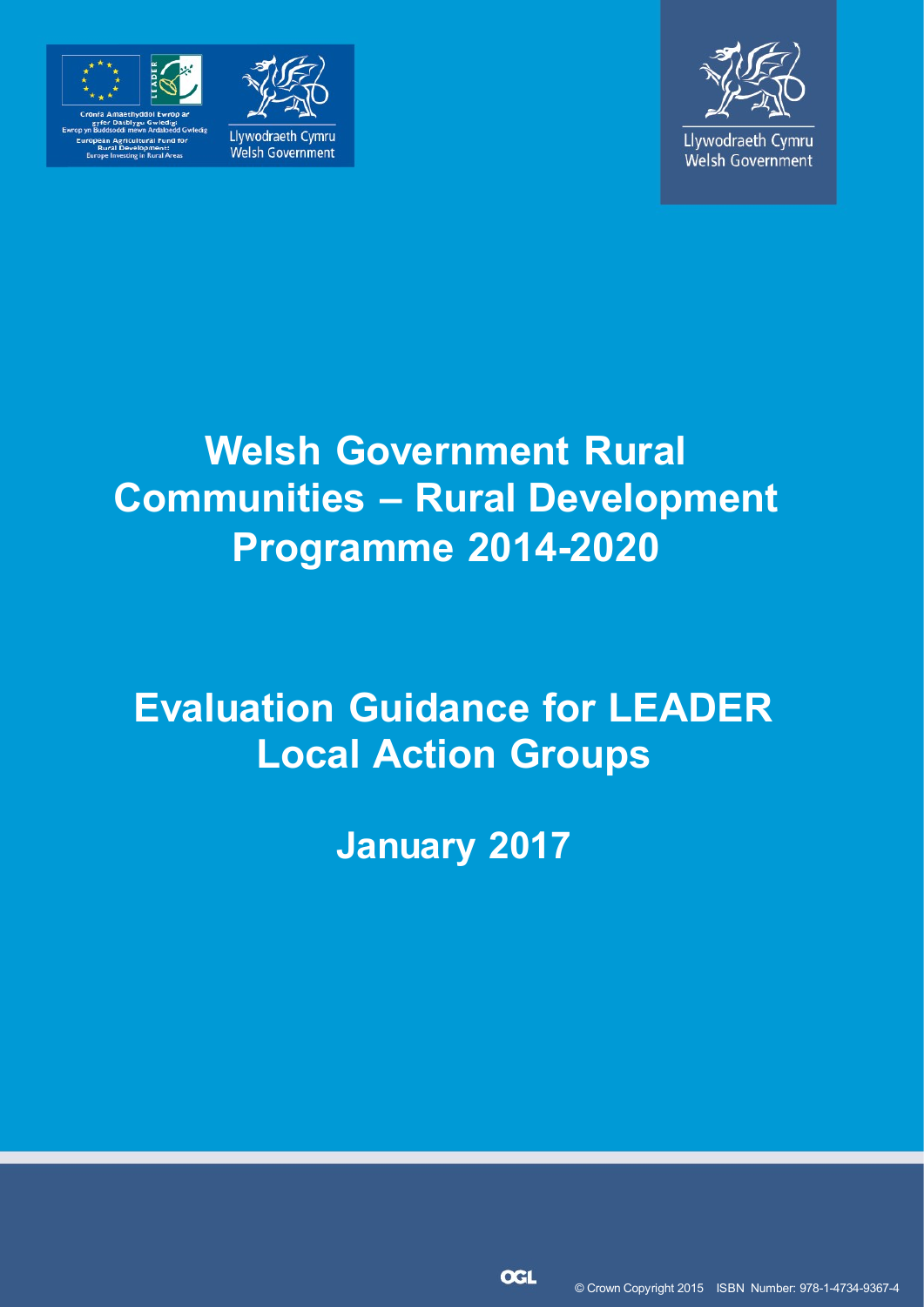# **Contents**

# **Introduction**

# **Section 1: Evaluation context 2014-2020**

# **Section 2: Tools and techniques**

# **Section 3: Planning, developing and implementing evaluation**

# **List of Tables**

- *Table 1 – Common Evaluation Question example – Priority 6B*
- *Table 2 - Evaluation quality control responsibilities*
- *Table 3 – Specification template*
- **Appendix 1 –** Further Guidance
- **Appendix 2 -** Glossary
- **Annex 1 –** List of Common Evaluation Questions
- **Annex 2 –** Suggested questions for mid-term and final evaluations
- **Annex 3 –** Evaluation Schedule 2014-2020 RDP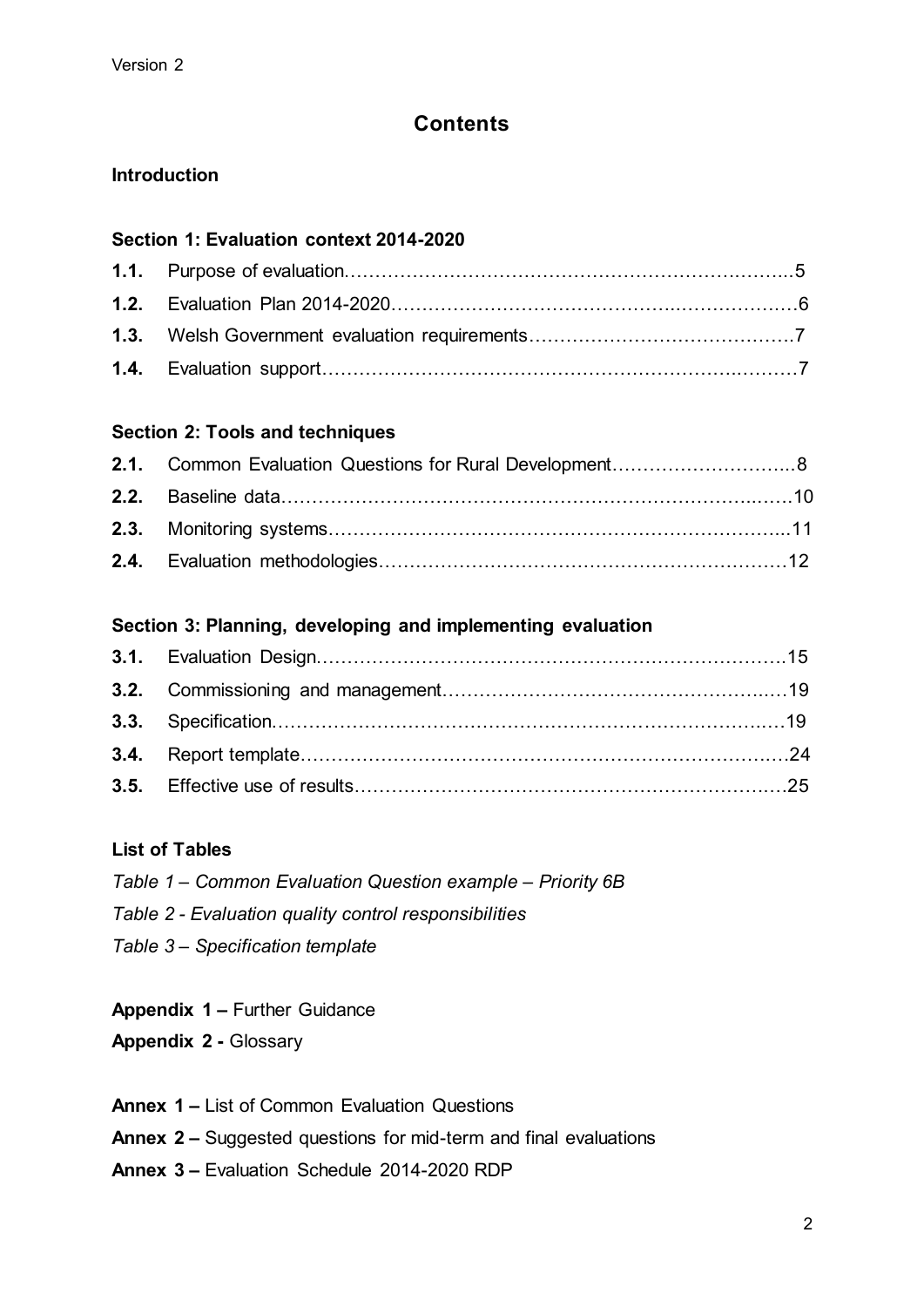# **Overview**

- As a Local Action Group (LAG) you are aware that there is a requirement for an independent evaluation of the delivery of your Local Development Strategy. As part of this process Local Action Groups (LAGs) will need to:
	- o Plan evaluation activities for the programme period;
	- o Regularly collect sufficient, good quality monitoring data;
	- o Draft the Terms of Reference for independent evaluation activity; and
	- o Commission and manage evaluation contractors.
- This guidance document provides support for the above activities. It serves as an introduction to evaluation for LAGs within the context of the Welsh Government Rural Communities - Rural Development Programme 2014-2020 (WGRC-RDP 2014-2020).
- In response to information and feedback received in the previous programme, the Welsh Government has devised a change in approach to how monitoring and evaluation in the WGRC-RDP 2014-2020 will be undertaken. This document explains these changes.
- Ultimately, evaluation should be viewed as a tool to provide evidence for decisionmaking and improves effectiveness, usefulness and efficiency. The results and recommendations should inform programme management by improving the targeting of resources and allowing comparison of performance.
- Responsibilities for those involved in the monitoring and evaluation of CAP 2014 2020 are laid out under Article 110 of Regulation (EU) No 1306/2013. The Strategy Branch within WEFO (formerly the Research, Monitoring and Evaluation team) manages Programme level evaluations on behalf of the Managing Authority.
- The Strategy Branch can provide assistance with devising evaluation specifications, advising on methodologies, sitting on tender scoring panels for evaluation contracts, sitting on evaluation steering groups for meetings with appointed evaluators, and commenting on draft research reports.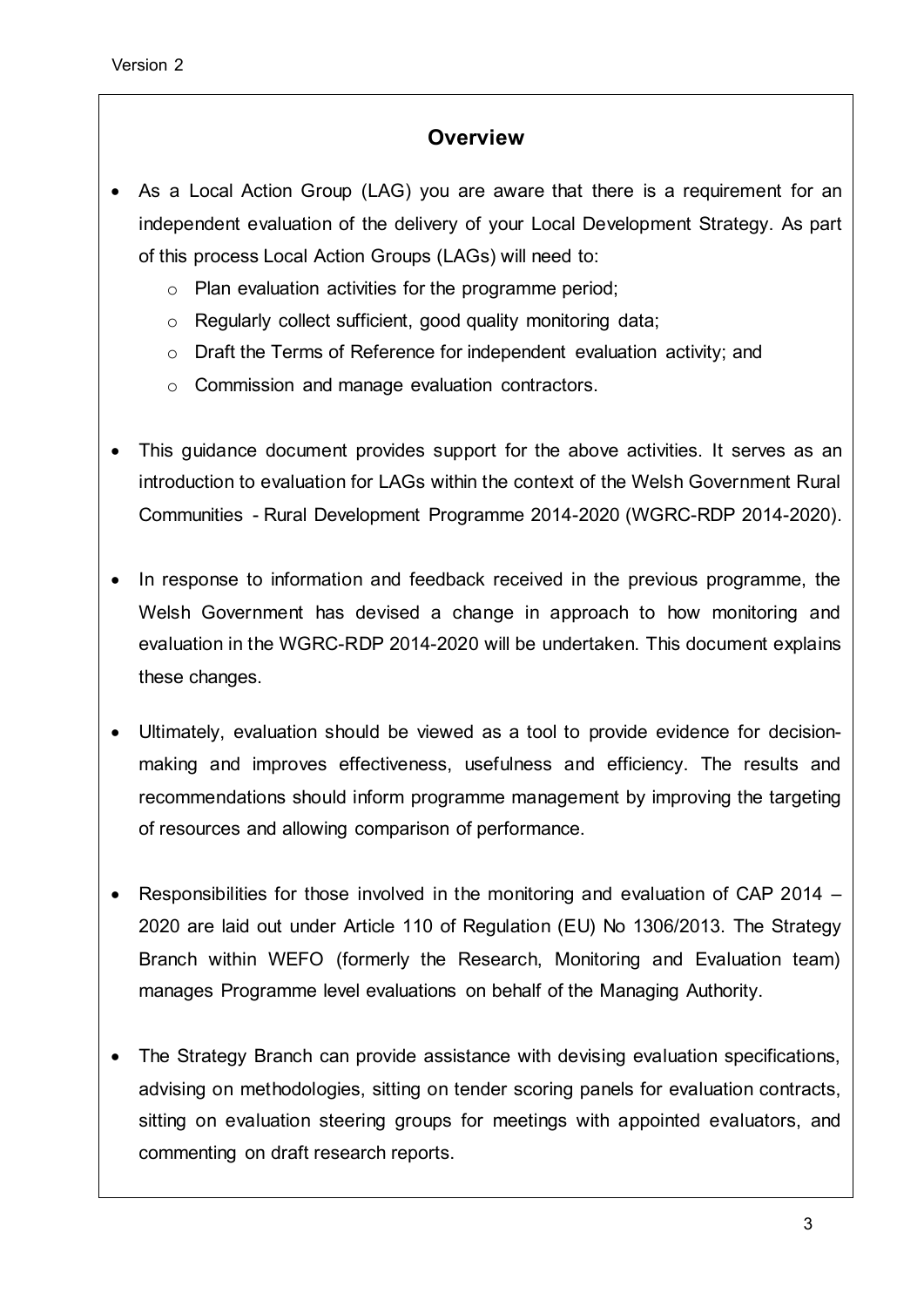# **Introduction**

This document has been produced to provide support on evaluation for Local Action Groups (LAGs) funded by the European Agricultural Fund for Rural Development (EAFRD). It serves as an introduction to evaluation for LAGs within the context of the Welsh Government Rural Communities - Rural Development Programme 2014-2020 (WGRC-RDP 2014-2020).

This guidance contains three sections:

- **Section 1**: explains the rationale for evaluation of LEADER and places evaluation within the context of European Commission and Welsh Government requirements. It addresses common issues with evaluation which were identified in LAG Local Development Strategies (LDS) as being specific areas requiring additional support. These are then addressed through the report.
- **Section 2**: outlines practical approaches and tools for evaluation which should be considered during planning. These include: Common Evaluation Questions, and key methodologies relevant to rural development evaluation.
- **Section 3**: includes practical advice on designing, commissioning and implementing effective evaluations. This includes standardised specifications for mid-term and final evaluations, and an example report template.

This document is a revised and updated version of 'An Introduction to Monitoring and Evaluation for Local Action Groups', which was circulated to LAGs in late 2014. Guidance for monitoring and evaluation has now been split across two complementary documents. Bespoke monitoring guidance includes detailed fiches for the performance indicators specific to the whole WGRC-RDP 2014-2020, while this document details evaluation guidance specific for Local Action Groups.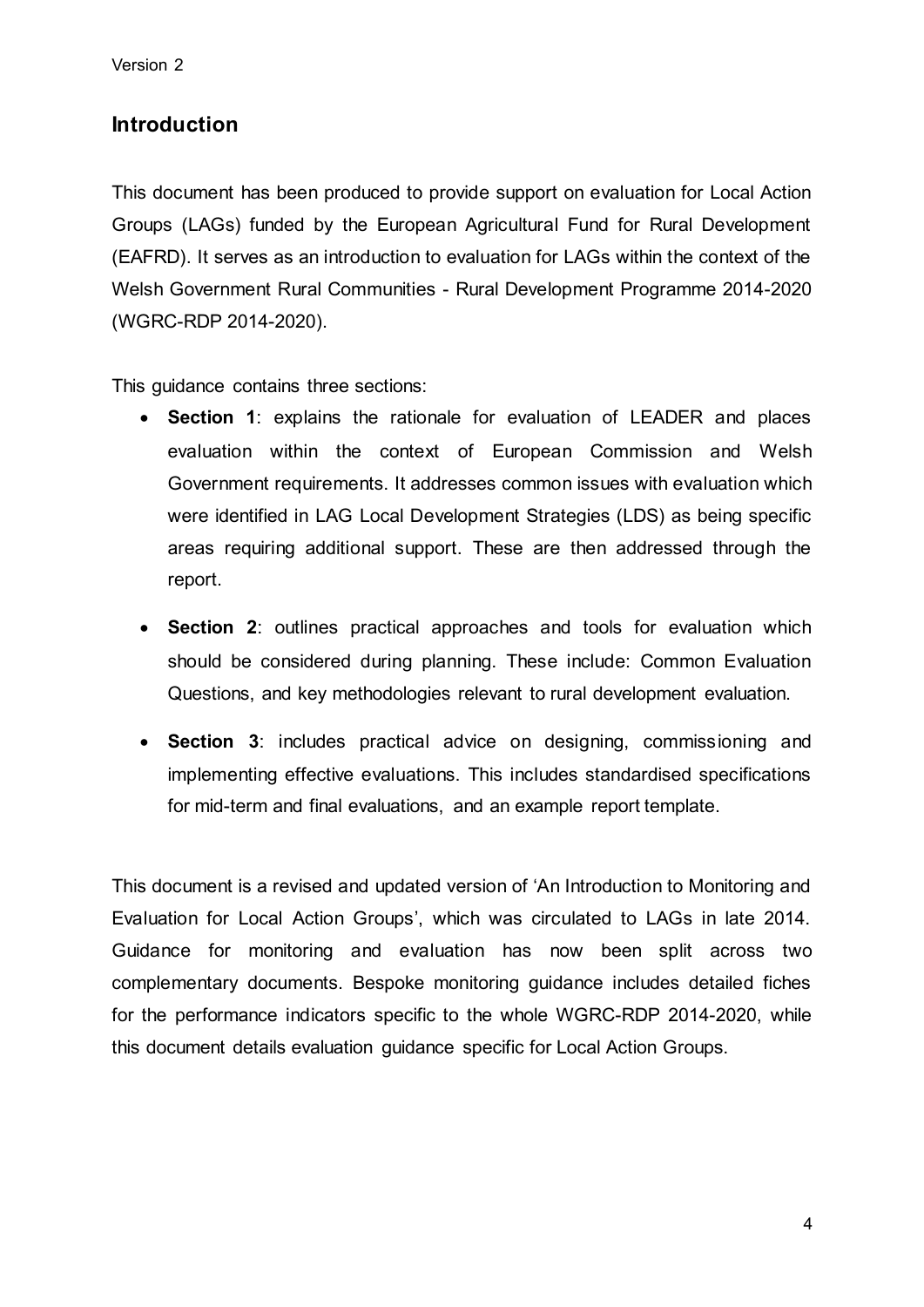# **Section 1: Evaluation context 2014-2020**

In response to information and feedback received in the previous programme, the Welsh Government has devised a change in approach to how monitoring and evaluation in the WGRC-RDP 2014-2020 will be undertaken. This entails a streamlined indicator plan allowing for a focus on accurate data collection. Accurate beneficiary contact details will allow surveys to explore the reasons behind wider impacts of the interventions. Evaluations will become the key output for reporting the additional benefits that have arisen from LEADER. Standard templates ensure that the contents of these evaluations can be easily synthesized at a national or regional level. Additionally, the Wales Rural Network (WRN) will have an increased role in distributing and sharing the results of the programme.

It is anticipated that these changes will result in a proportionate monitoring and evaluation system which is able to more effectively capture the wider impacts of LEADER against the issues set out in LDS. This will result in easier collation of the strengths and weaknesses of interventions across Wales.

#### **1.1. Purpose of Evaluation**

Evaluation has a wider scope than monitoring for examining project and programme achievements. It involves making an overall assessment of the achievements of a project or scheme. Although the monitoring system can help in this objective, it is limited because **some outcomes are not easily measured or evidenced by indicators**. Evaluations also enable project managers to improve the design and implementation of their programmes. For the Welsh Government, evaluations support decision makers to improve policy and strategy based on evidence.

Evaluation takes monitoring information further by investigating wider impacts and assessing the reasons for indicator results being what they are. Evaluations also address questions surrounding the quality of interventions and consider contextual factors. For example, indicator data may report 10 jobs created by a project. An evaluation will then be able to answer questions such as, would these jobs have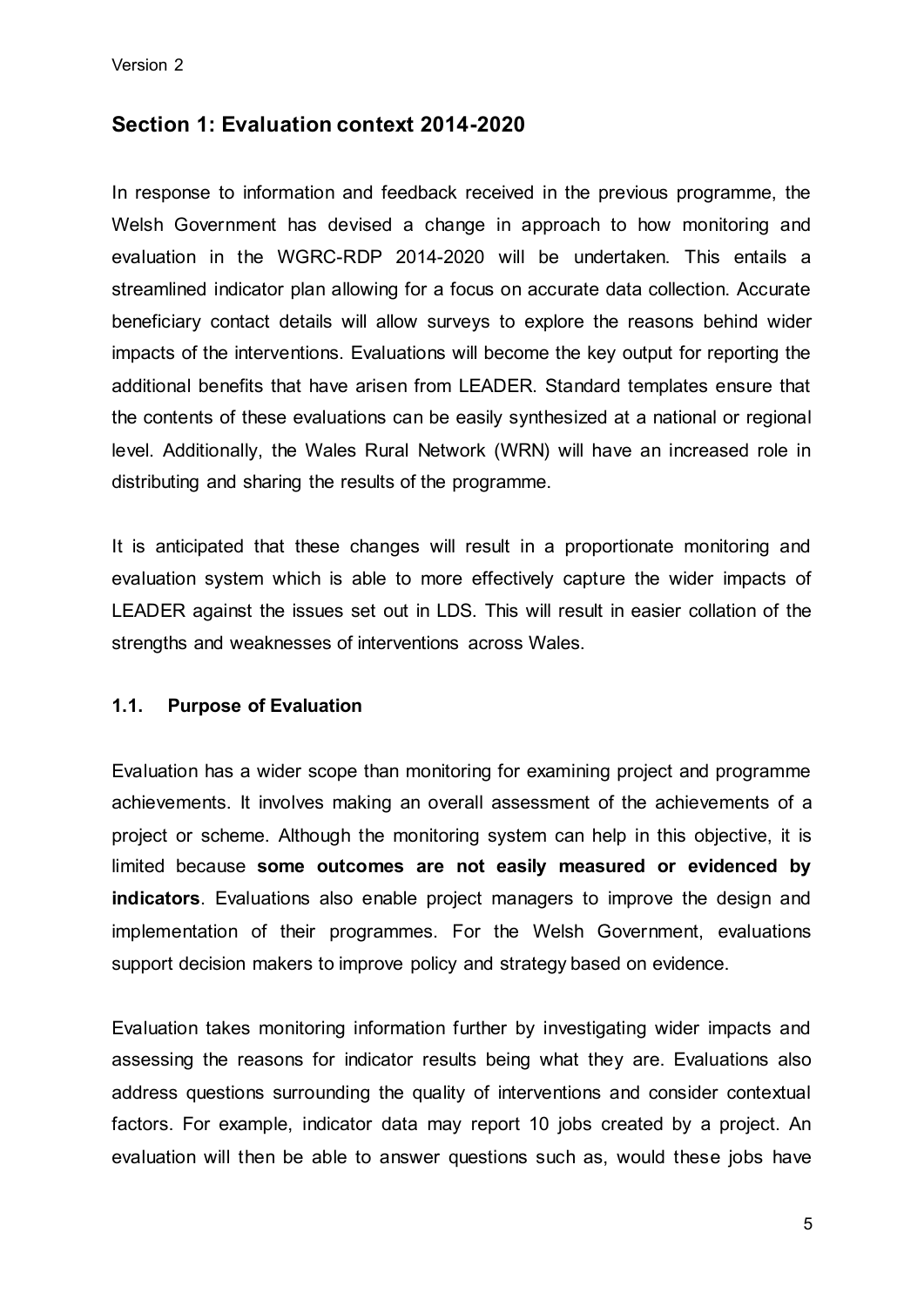been created had the intervention not occurred, the quality of these jobs and whether the number of jobs created is high or low in comparison to other schemes?

Evaluations use indicators as a baseline and expand upon these through a range of robust research methods. For evaluation to be effective, it needs to be viewed as an ongoing process within which monitoring takes place, rather than a retrospective review of project's success. It is therefore essential to engage with monitoring and evaluation during the early stages of developing your operation.

Ultimately, evaluation should be viewed as a tool to provide evidence for decisionmaking and improves effectiveness, usefulness and efficiency. The results and recommendations should inform programme management by improving the targeting of resources and allowing comparison of performance. It can also provide an early indication of any issues which can allow the programme to change practices at an early stage if necessary.

# **1.2. Evaluation Plan 2014 - 2020**

The 'Technical Handbook on the Monitoring and Evaluation Framework of the Common Agricultural Policy (CAP) 2014-2020<sup>1</sup> summarises the European Commission requirements for Rural Development Programme evaluation in the period 2014-2020. The Common Monitoring and Evaluation System (CMES) is currently not finalised.

Responsibilities for those involved in the monitoring and evaluation of CAP 2014 – 2020 are laid out under Article 110 of Regulation (EU) No 1306/2013. The Strategy Branch manages Programme level evaluations on behalf of the Managing Authority.

The Welsh Government will commission an Evaluation of the Added Value of LEADER and Community-led Local Development. This study will take place towards the end of the Programming period and will complement evaluations undertaken at a local level by LAGs of the achievements in their areas.

 $\overline{\phantom{a}}$ 1

[http://ec.europa.eu/transparency/regexpert/index.cfm?do=groupDetail.groupDetailDoc&id=18200&no](http://ec.europa.eu/transparency/regexpert/index.cfm?do=groupDetail.groupDetailDoc&id=18200&no=17)  $=17$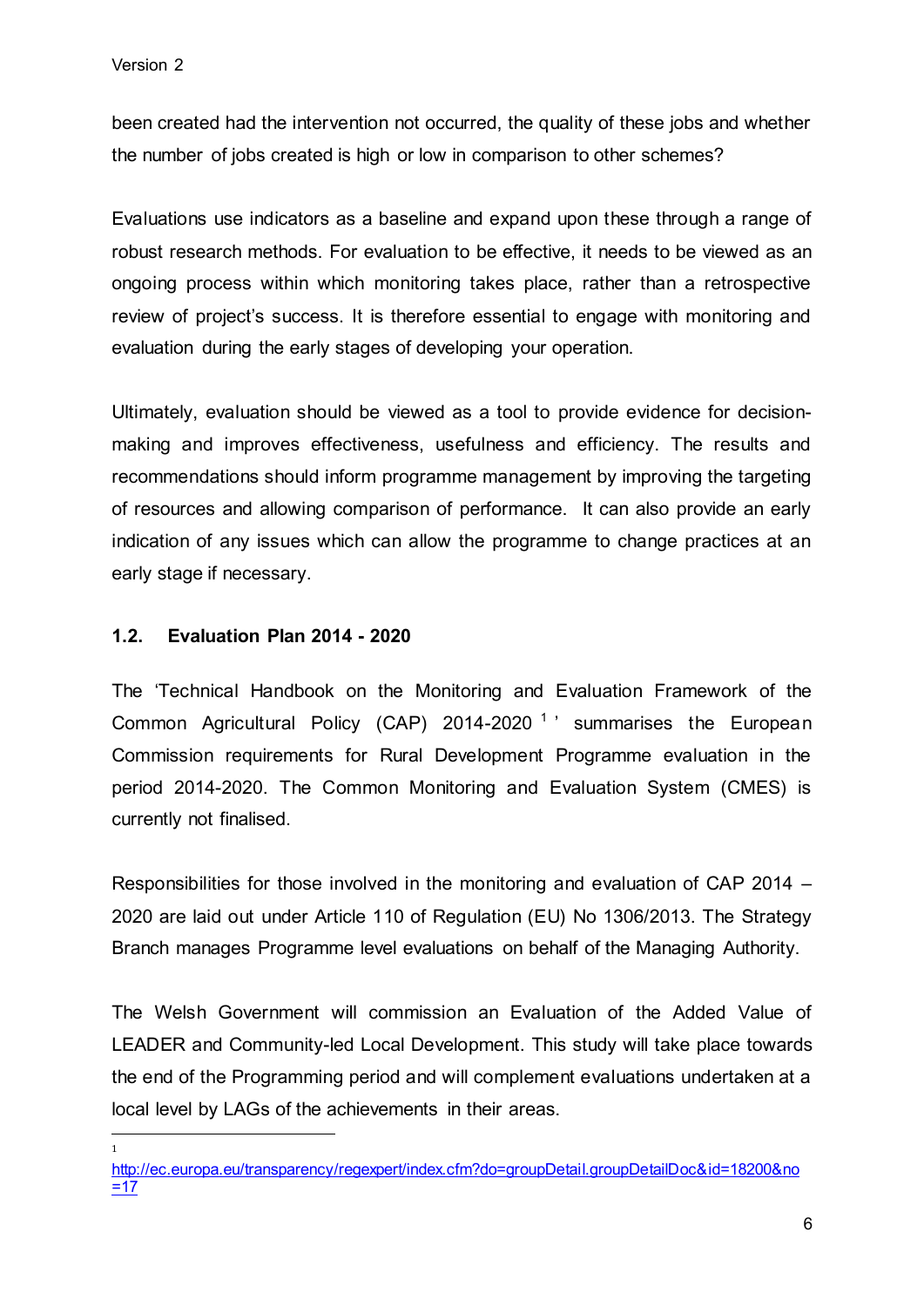# **1.3. Welsh Government evaluation requirements**

LAGs are required to provide information on a programme's monitoring and evaluation and also carry out self-evaluations and monitor the development of the LDS. LAG participation in evaluations is important as they bring invaluable local knowledge and contacts, as well as a practical perspective on the monitoring and evaluation process in a specific area. LAGs will therefore:

- Participate in Programme evaluations of the WGRC-RDP 2014-2020<sup>2</sup>;
- Contribute to the assessment of the added value of the LEADER approach;
- Undertake the monitoring and evaluation of their own LDS.

# **1.4. Evaluation support**

In order to enable LAGs to contribute effectively, the Strategy Branch within WEFO (formerly the Research, Monitoring and Evaluation team) will provide support and capacity building. As a result of discussions with LAGs in the 2007-2013 programming period and the 'Wales Rural Network Event: Monitoring and Evaluation – Glancing back to plan ahead' the Welsh Government has put in place improved support for the monitoring and evaluation of LEADER.

The Strategy Branch can provide assistance with devising evaluation specifications, advising on methodologies, sitting on tender scoring panels for evaluation contracts, sitting on evaluation steering groups for meetings with appointed evaluators, and commenting on draft research reports.

Please contact the team directly via RDPM&E@wales.gsi.gov.uk.

 $\overline{\phantom{a}}$ <sup>2</sup> See Annex 3 for a list of Programme Evaluation Schedule 2014-2020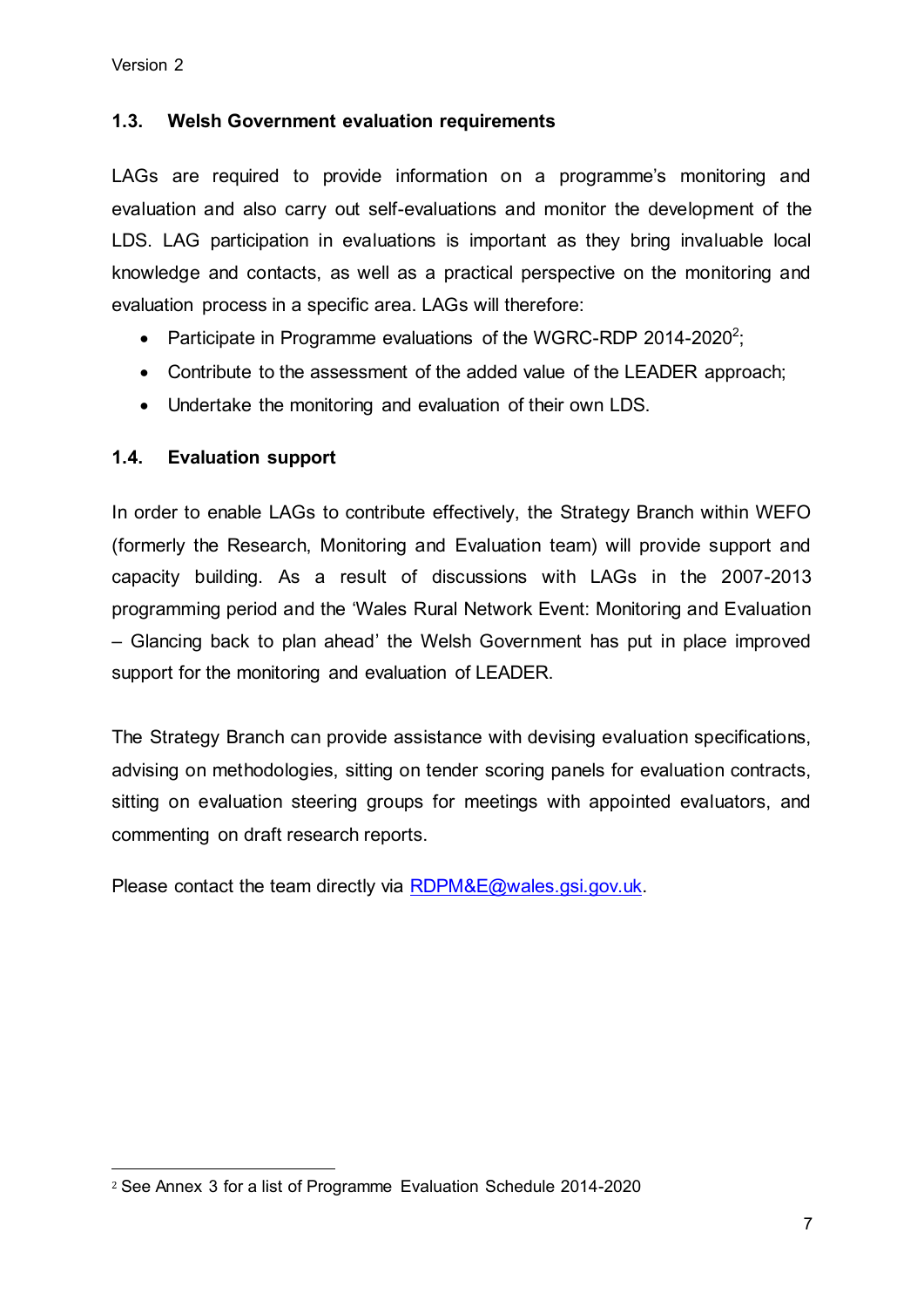# **Section 2: Tools and techniques**

Section 2 outlines the tools which can be applied in evaluations to effectively assess the effectiveness of the LAG interventions. Section 2.1 explains the Common Evaluation Questions required by the European Commission. Sections 2.3 and 2.4 introduce evaluation techniques which should be considered at the design stage of any research.

# **2.1. Common Evaluation Questions for Rural Development**

Evaluation questions are an important element of the EU Common Monitoring and Evaluation System. They help define the focus of evaluations and allow for examination of the progress, impact, and achievements of rural development interventions at various scales including Wales, the UK and other EU Member States.

CEQs are mandatory for the Welsh Government to report progress against to the EC. LAGs are encouraged to complete final evaluations post-2019, given the time it takes for impact to emerge. This will ensure findings are able to feed into the final Programme evaluation due to be submitted in 2024.

Annex 2 includes a set of indicative questions which LAGs may wish to include or adapt in mid-term and final evaluations. LAGs are encouraged to create additional evaluation questions which are relevant to their operations.

CEQs are answered using specific judgment criteria and indicators. The judgement criteria are used to link the indicators to the CEQ which help to collect the evidence to develop the answers. The judgement criteria set by the EC are only a starting point and additional judgement criteria should be developed by evaluators which are designed to address issues specific to each LAG. In total there are 30 CEQ which includes one for each of the 18 Focus Areas, with the remaining 12 assessing Horizontal priorities. A full list of the CEQs is available in Annex 1.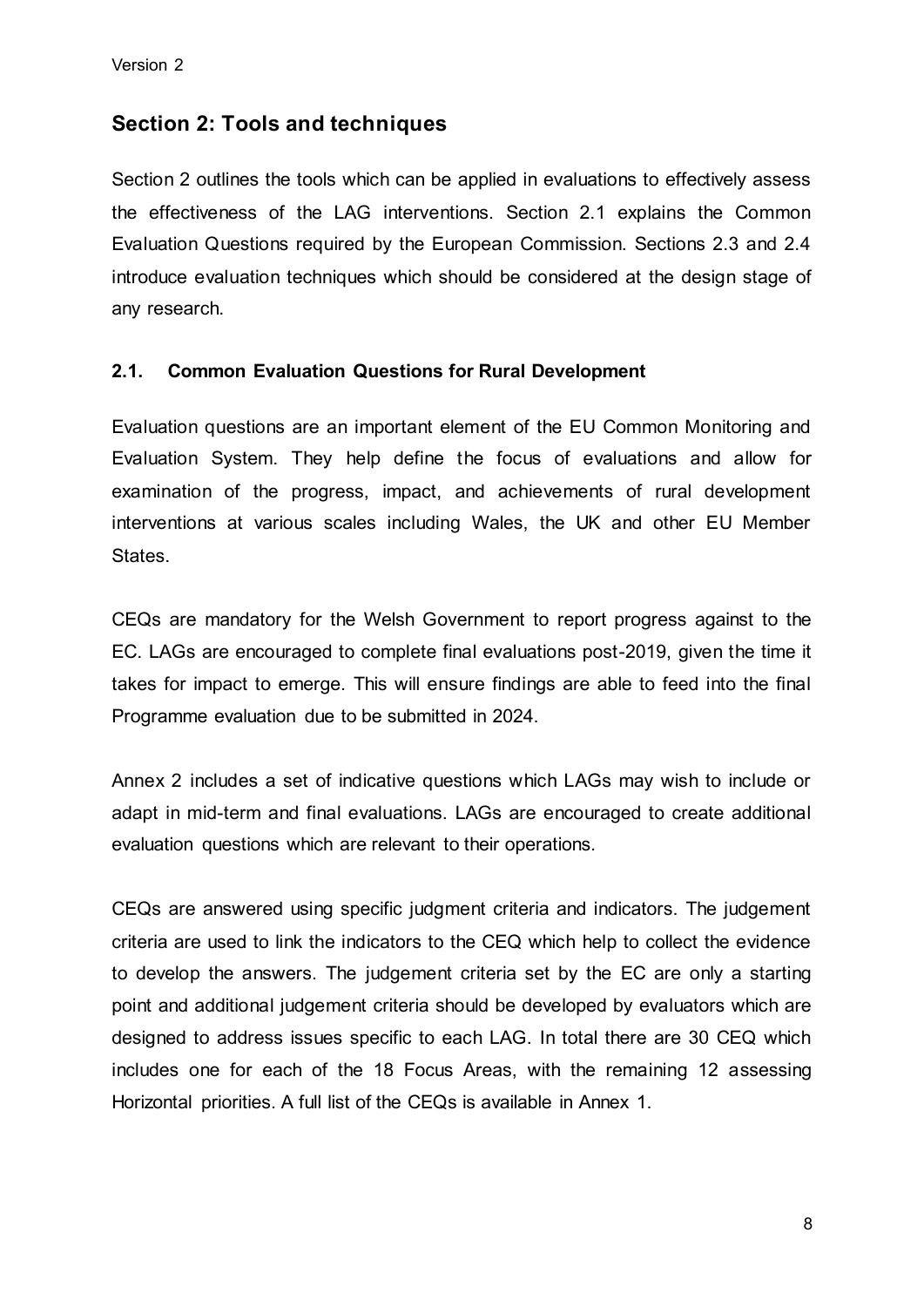Similar to the Performance Indicators, LAGs should report against the CEQs which are relevant to the Focus Areas their activities are aligned to. For this reason, all LAGs should address the CEQ related to FA 6B; 'To what extent has the RDP intervention contributed to fostering local development in rural areas?'.

It is mandatory for LAGs to collect data on the Cross-Cutting Themes (equal opportunities, sustainable development and tackling poverty and social exclusion).

Table 1 provides key information on how to how to address the above evaluation question. Depending on the activities being delivered in the LAG area, you should then consult the full list of questions in Annex 1 and address the CEQ relevant to the Focus Areas for the activities being delivered in your area.

|                                                                         | Focus Area 6B - Fostering local development in rural areas                                                                                                                                                                                                                                                                                                                                                                       |  |  |
|-------------------------------------------------------------------------|----------------------------------------------------------------------------------------------------------------------------------------------------------------------------------------------------------------------------------------------------------------------------------------------------------------------------------------------------------------------------------------------------------------------------------|--|--|
| Area-Related<br><b>Focus</b><br><b>Evaluation</b><br>Common<br>Question | To what extent has the RDP intervention contributed to fostering<br>local development in rural areas?                                                                                                                                                                                                                                                                                                                            |  |  |
| <b>Judgement Criteria</b>                                               | Services and local infrastructure in rural areas has improved<br>Access to services and local infrastructure has increased in<br>$\bullet$<br>rural areas<br>Rural people have participated in local actions<br>Rural people have benefited from local actions<br>$\bullet$<br>Employment opportunities have been created via<br>local<br>development strategies<br>Rural territory and population covered by LAGs has increased |  |  |
| <b>Rural</b><br>Common<br><b>Development</b><br><b>Indicators</b>       | % of rural population covered by local development strategies<br>(FA 6B - Result indicator)<br>Jobs created in supported projects (Leader) (FA 6B - Result<br>$\bullet$<br><i>indicator</i> )<br>% of rural population benefiting from improved services/<br>infrastructures (FA 6B - Result indicator)                                                                                                                          |  |  |

|  |  | Table 1 – Common Evaluation Question example – Priority 6B |  |  |  |  |
|--|--|------------------------------------------------------------|--|--|--|--|
|--|--|------------------------------------------------------------|--|--|--|--|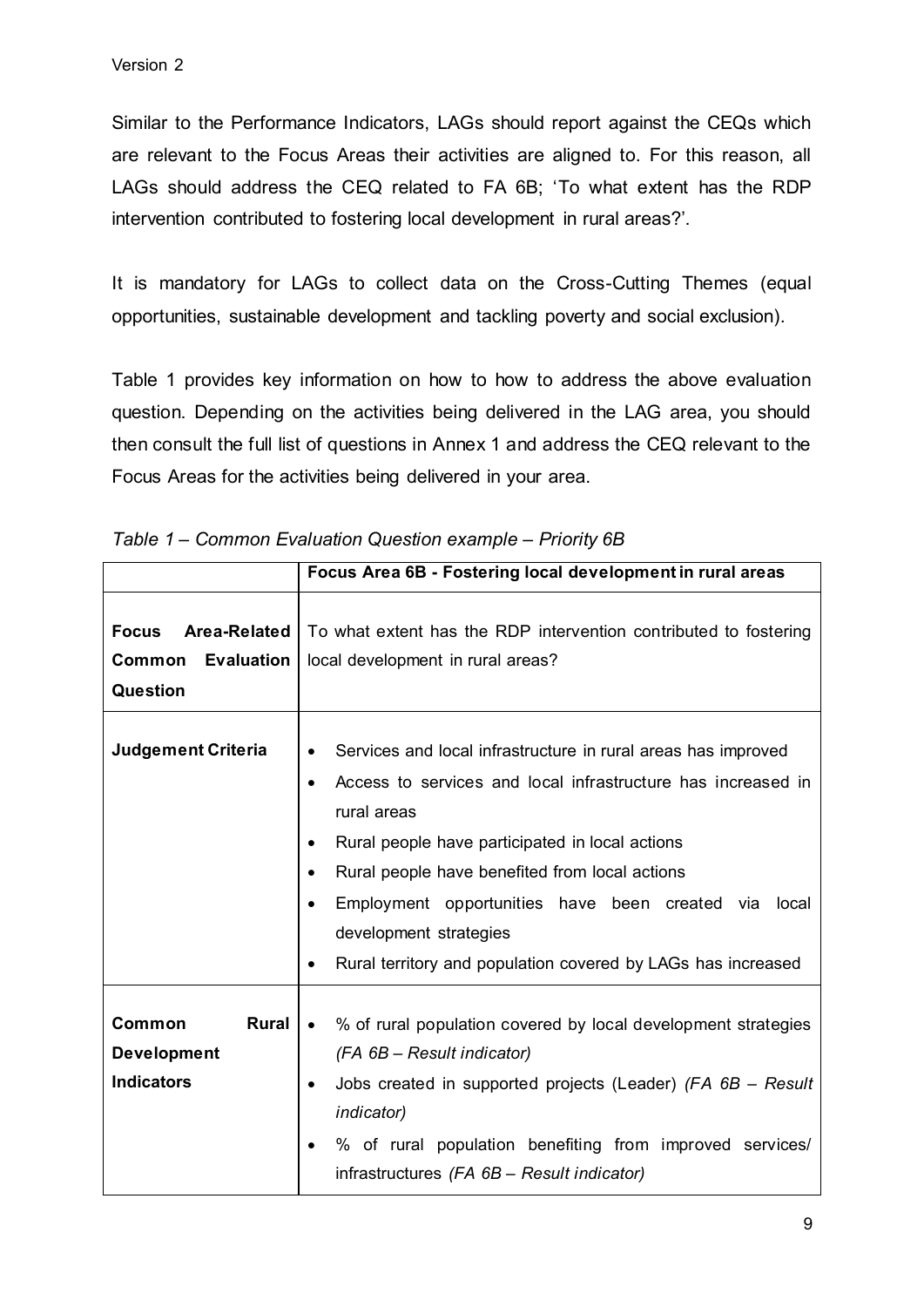| <b>Additional</b><br><b>Information</b> | Development Strategy | Number of projects/initiatives supported by the                 |  | Local |
|-----------------------------------------|----------------------|-----------------------------------------------------------------|--|-------|
|                                         | RDP expenditure      | • % of RDP expenditure in Leader measures with respect to total |  |       |

#### **2.2. Baseline data**

For LAGs, baseline data provide an understanding of the context of the socioeconomic conditions within the area of intervention, before operations begin. Where gaps in coverage of the baseline are identified, additional information could then be collected. Baseline data need to be focussed on areas that are directly related to the activities delivered by individual LAGs. This effective targeting is necessary because any changes which have occurred can confidently be attributed to the LAG activity, and not wider developments outside of LEADER.

Ensuring baseline data are available is important as it can be used by evaluators to compare findings during the lifetime and/or at the end of an operation, against the position before intervention began. Again, this is only if baseline data have been focused on key areas that can be attributed to LAG activity.

Baseline data can be collected from different sources, for example:

- **Baseline evaluation**: may be undertaken to collect data on the socioeconomic characteristics of the population. The baseline is intended to provide a reference value against which targets are assessed.
- **Record beneficiary data at operation inception**: this method is more appropriate for individual business operations. Data such as turnover, and number of FTE jobs can be recorded at the inception of the project. By referring to this data in a final evaluation, evaluators can quote exact changes, as opposed to asking beneficiaries to recall the information during final fieldwork when they may not have exact information available.
- **Use existing data sources**: LAGs outlined in their LDS existing data sources available to measure success against. These included: existing data from the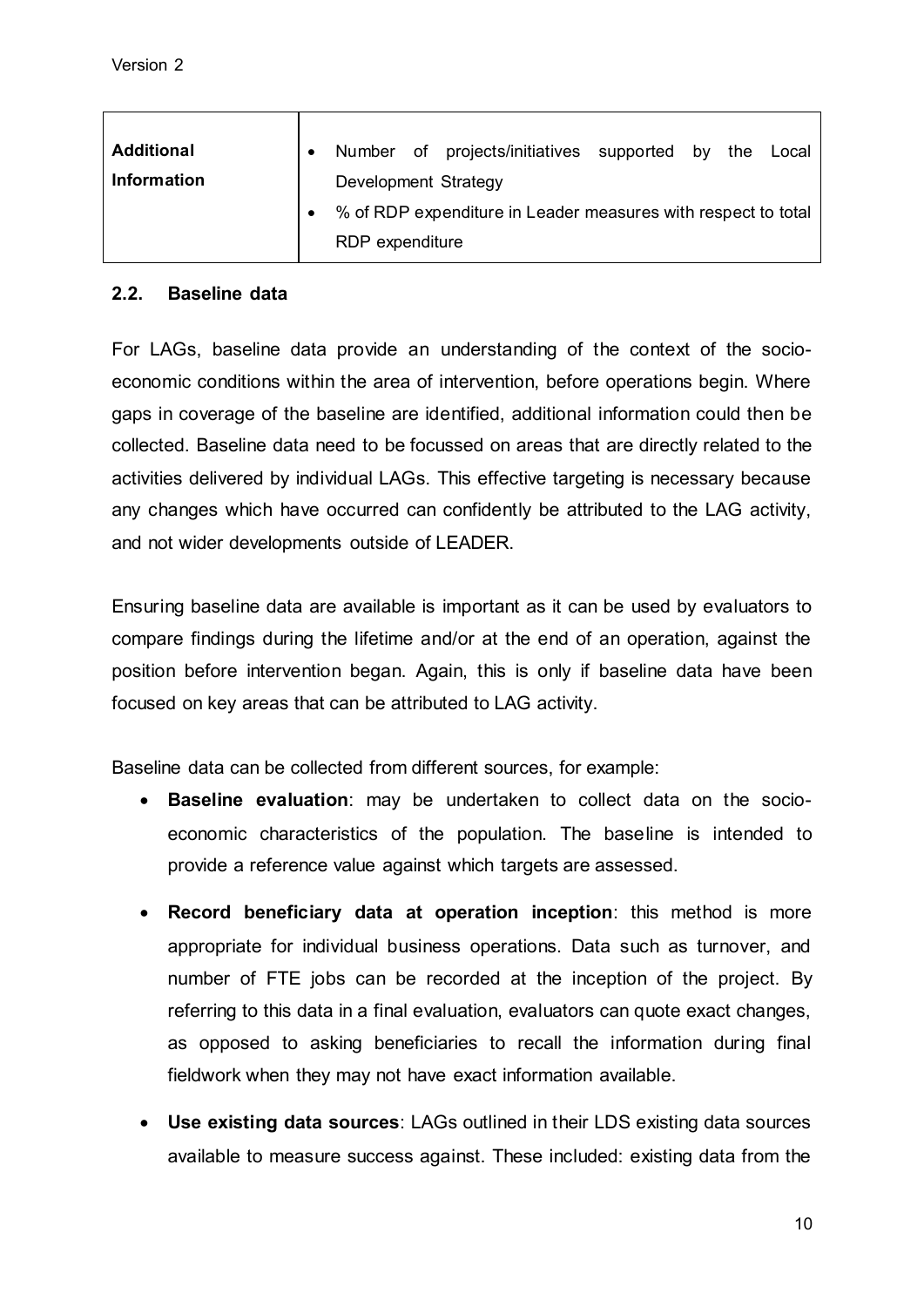2007 – 2013 RDP programme, existing evaluations, and current datasets such as those available on the Statistics for Wales website.

#### **2.3. Monitoring systems**

High quality monitoring data are needed for effective evaluation. Monitoring data include financial, performance indicators, and contact details data. It is essential that data are collected in a systematic way across LAGs and that the information being recorded is robust. **Without reliable data it is not possible to accurately understand the impacts of the interventions or whether they are meeting their targets.**

LAGs should maintain up to date contact detail electronic databases for all operations and for all beneficiaries of interventions. You should consider the level of data collection detail required, proportional to an operation. For example, if a training course is run, participant's details should be recorded and their consent received for further contact as part of evaluation. Due care should be taken not to duplicate records.

It is important to agree on responsibilities and processes for data collection early on. Advanced planning is essential as the whole process from evaluation planning to results dissemination can take up to three years. A lack of available data may lengthen the evaluation process considerably. It is very important to start planning an evaluation well in advance. **A crucial step is to collect reliable contact details (including accurate telephone and e-mail details) for beneficiaries and to store these in an electronic format.**

Before conducting community survey work, it is good practice to contact participants beforehand (where possible) to explain the importance of the survey work, stress confidentiality of the responses and allow them the opportunity to opt out of having their views recorded. This also evidences to interviewees that the evaluators are working on behalf of the LAG.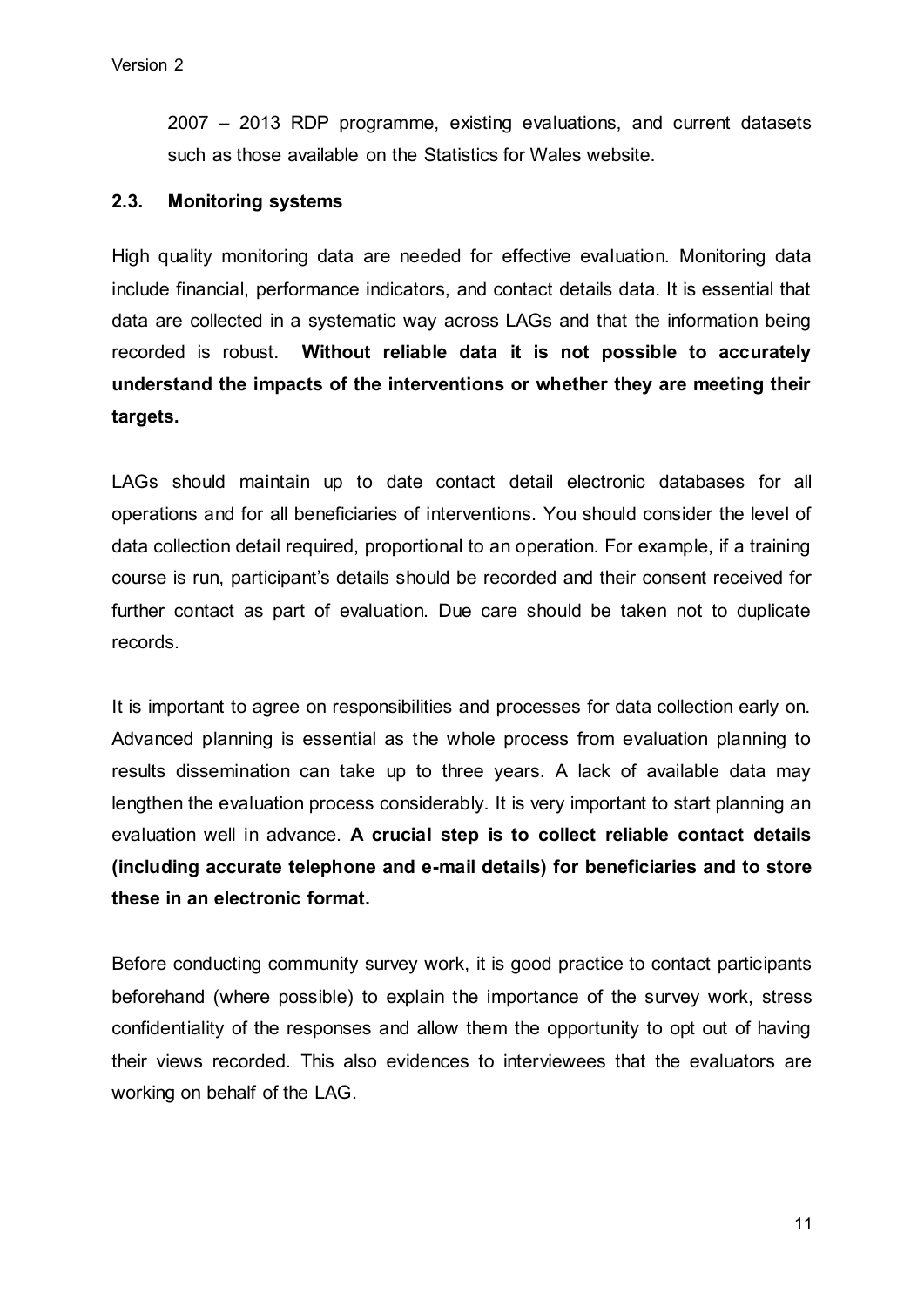# **2.4. Evaluation methodologies**

As well as internal project reviews, LAGs are encouraged to commission external contractors to undertake project evaluations in their area. This section acts as an introduction to the common methods employed to evaluate LEADER. The Strategy Branch is available to provide support on research methods. Additional links to detailed sources on methodology are available in Appendix 1.

When developing the specification for an evaluation contract it is essential to outline the methods you would expect an evaluator to employ. If this is not clear, the bids you receive may not cover methodologies you require to capture all the aspects of your programme that you would like. Further detail on the evaluation design and specifications is available in Section 3.

Due to the nature of LEADER, with its participatory approach and strong socioeconomic focus, it is recommended that evaluations explore the perceptions of local communities in LEADER areas. Active participation of LEADER beneficiaries and stakeholders in the evaluation process strengthens its relevance and the understanding and ownership of the outcomes. This in turn can strengthen the trust within the partnership and between the LAGs and the beneficiaries. The use of mixed-methods are favoured to address the need to capture different aspects of the effects of LEADER $3$ .

Examples of best practice methods to evaluate LEADER include:

- Analysis of monitoring and financial data All evaluations should include a section that reviews the indicator information that has been collected by the LAG. This data should be included in a clear table in the evaluation to allow easy comparison of similar projects' results across Wales.
- Community surveys involves conducting a survey with wider community groups, rather than direct beneficiaries of the RDP. These are best managed at a local level as LAGs are best placed to understand the issues which should be investigated. This may include both beneficiaries of community-type

 3 https://enrd.ec.europa.eu/sites/enrd/files/uploaded-files/twg-05-ep-june2015\_0.pdf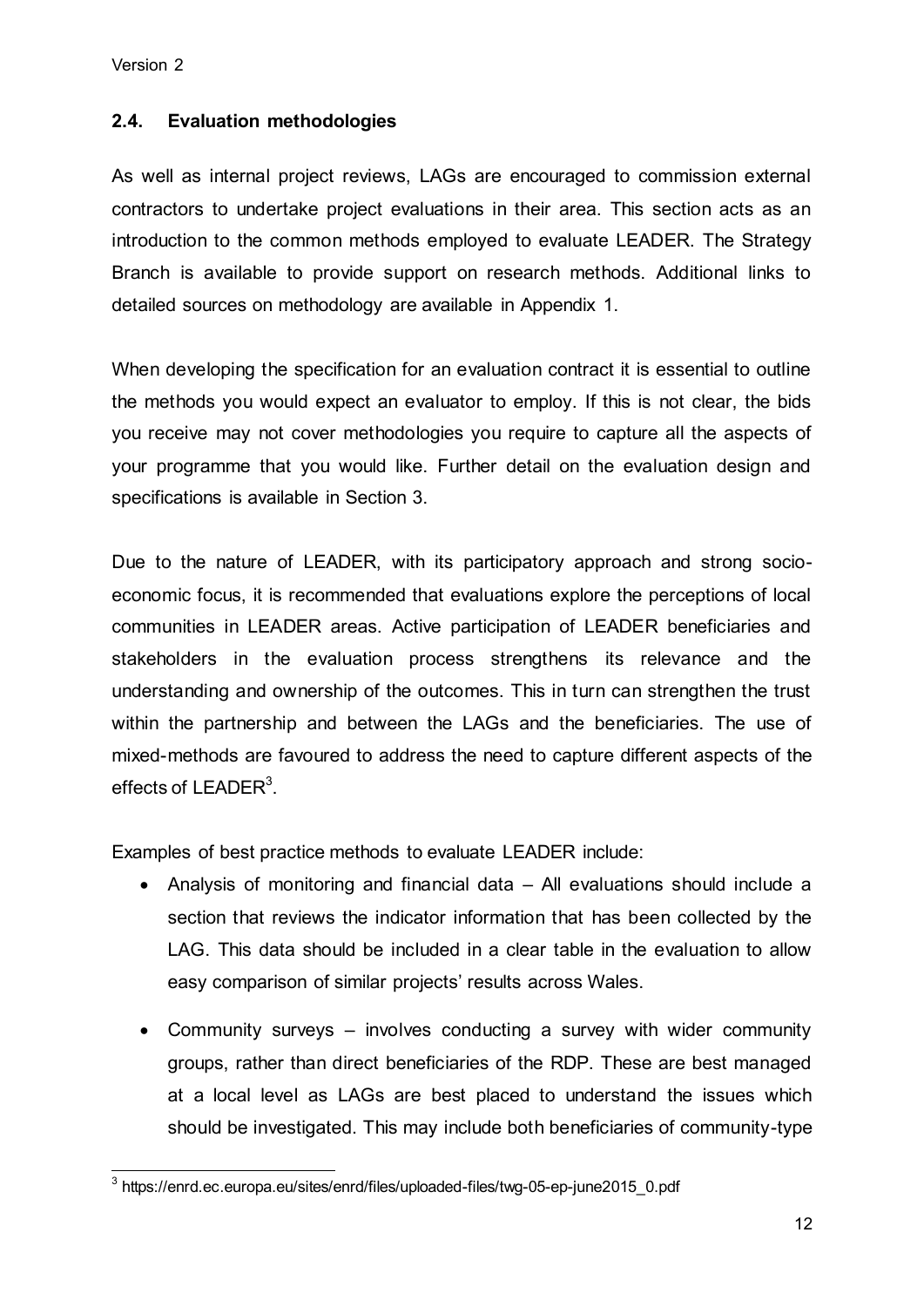projects, as well as wider community groups. This assists in the assessment of the wider benefits of the operations. For example, surveys may investigate local perceptions of community and what they feel LEADER funding has, or has not, achieved. A well designed questionnaire can explore the reasons behind Performance Indicator figures results. To assess the longevity of results you may wish to ask respondents what they perceive the likely impacts to be after a period of three years. The Strategy Branch will undertake surveys with businesses and share relevant data with each LAG for secondary analysis as part of evaluations.

- Case studies are a beneficial way of collecting and presenting data on an indepth or specific topic. Case studies will most often investigate an individual project, collection of similar projects with common issues, or a small geographical area. As well as presenting examples of good practice, case studies can also explore specific issues which may have been encountered, and how they have been dealt with and overcome. Case studies are best managed at a LAG level and are useful for capturing the community benefits.
- Snowball sampling is the process of identifying additional interviewees to interview, or use as case studies based on the recommendations of existing contacts. This is useful in the context of LEADER as it may allow an investigation of the wider benefits of operations, especially towards evaluating the tacking poverty cross cutting theme.
- Interviews Semi-structured interviews provide qualitative data and give a good insight into reasons behind results. Interviews are most often undertaken either over the phone or face-to-face.
- Focus Groups Similar to interviews, focus groups involve a facilitator who stimulates discussion within a group meeting of between six to eight people. This approach is useful to obtain a range of views and perspectives in a shorter time than interviews. However, focus groups are not ethically suitable for discussing more sensitive topics.
- Situational Analysis Involves researching the relevant background policy and the wider socio-economic context in which projects operate. This process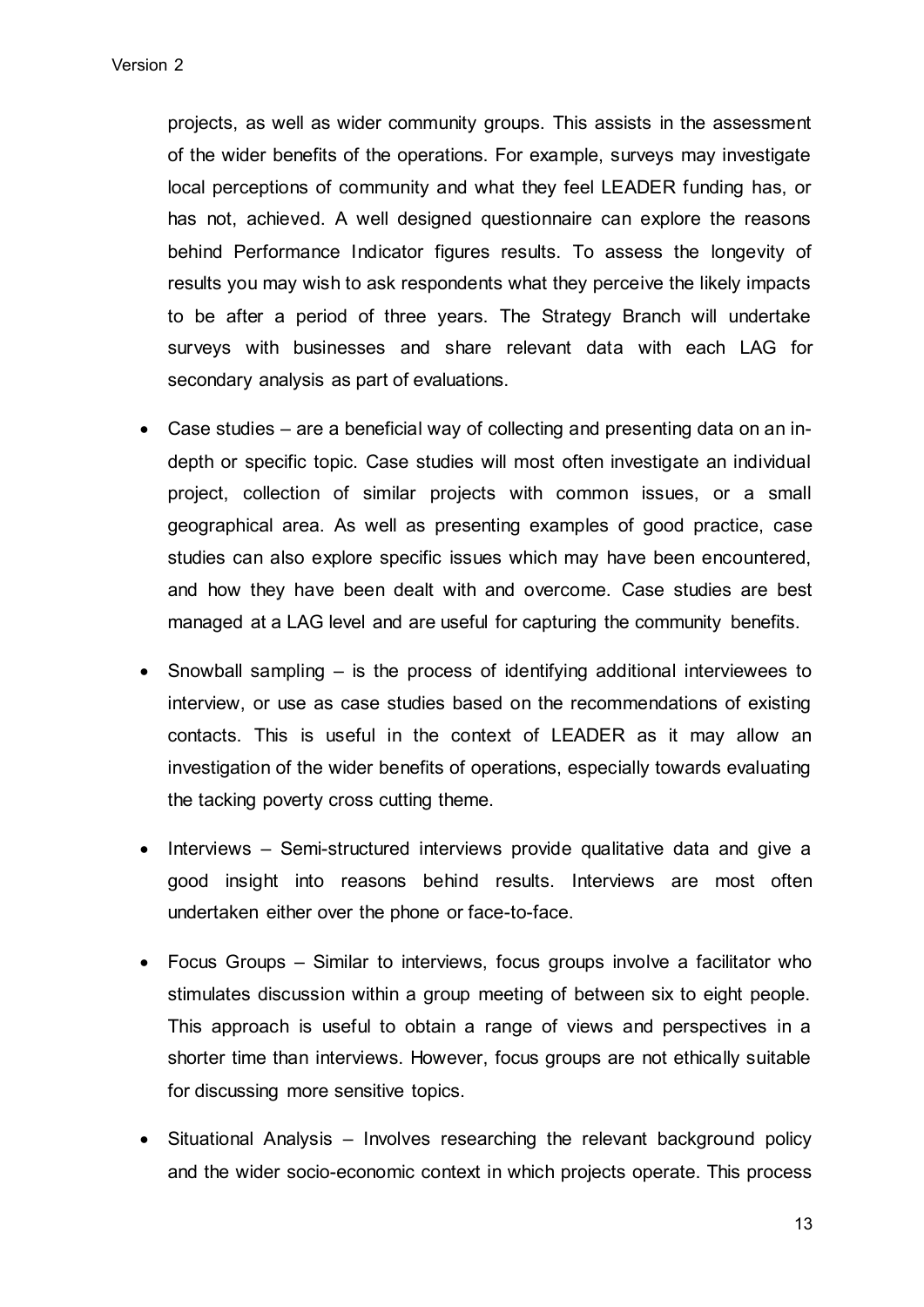improves the benchmark from which evaluators can assess the improvement to an area due to LEADER intervention. Similarly to baseline data collection, care should be taken to ensure situational analysis covers areas specific to LEADER, so external factors are not wrongly attributed to change.

In addition to the specific research methods, the most appropriate type of evaluation approach should be considered. This will differ depending on the stage at which the programme is at (mid-term or final). See Section 3.3 for information on appropriate approaches.

The results from the research should be analysed and presented clearly in the final reports. Evaluations should not simply serve as a presentation and description of project achievements, but rather they should focus on explaining the reasons for the impacts and exploring the reasons for any less successful aspects of the project. Evaluation reports should also make a series of evidence-based recommendations for future activity. The evaluation recommendations should be communicated to those involved in the LAG and (where relevant) delivering projects. Each recommendation should be considered by the LAG after the evaluation, and reviewed at a future point for actions that may need to be taken as a result of the recommendations.

It is important for projects to circulate participant consent forms at the start of the programme to allow evaluators to contact them in the future for their contributions. The Strategy Branch will develop a consent form template for Local Action Groups to circulate.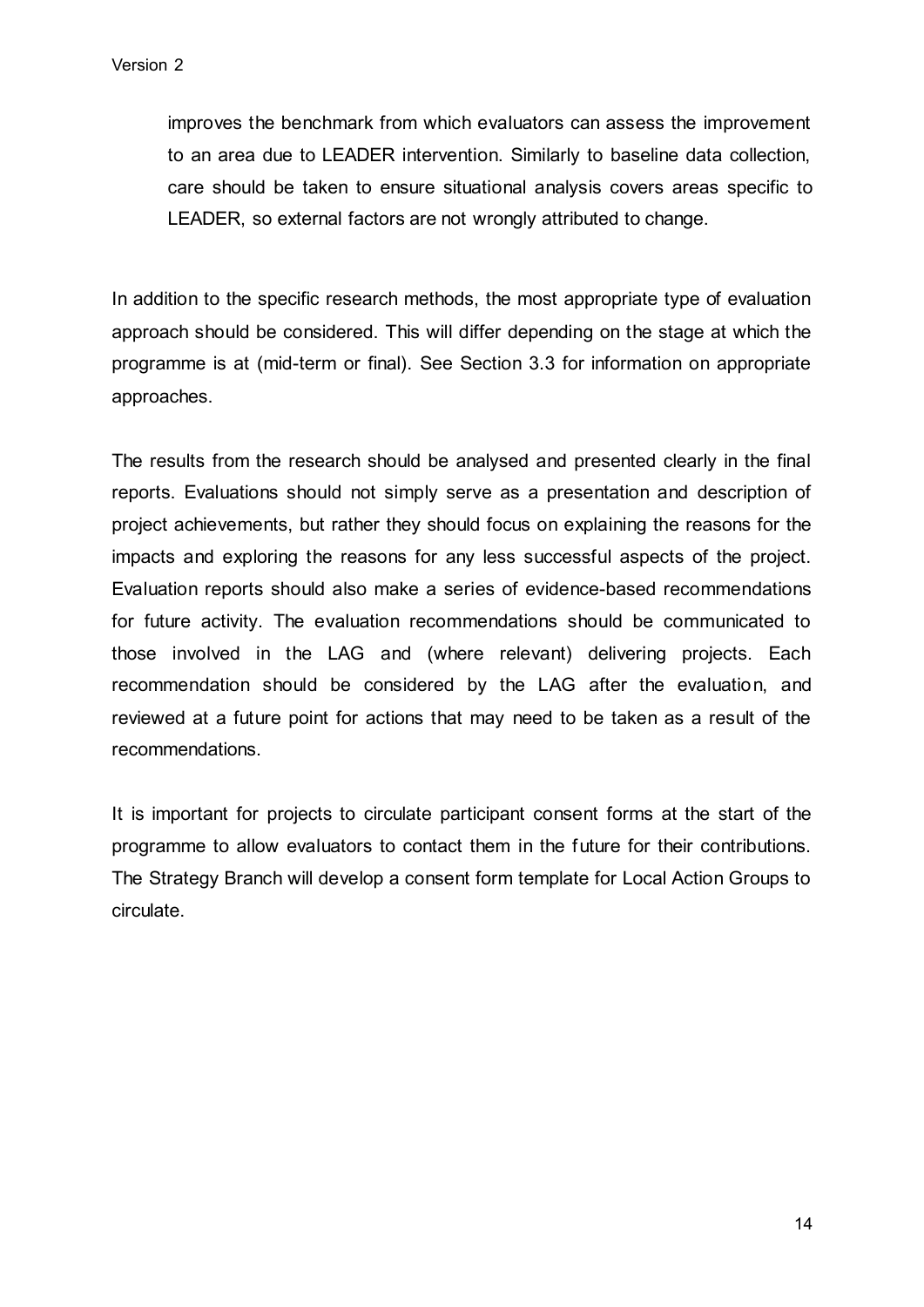# **Section 3: Planning, developing and implementing evaluation**

# **3.1. Evaluation Design**

During the preliminary stages of programme development it is necessary for LAGs to consider their evaluation requirements. Planning what activities will need to be undertaken ensures evaluation deadlines are not missed and evaluations have the appropriate amount of time to be completed to a satisfactory quality. It is recommended, as a minimum, LAGs schedule to undertake on-going or mid term evaluation and a final evaluation.

Activities linked to evaluation preparation comprise:

- Review of the Common Evaluation Questions;
- Develop programme-specific evaluation questions linked to the aims and objectives of LDS/projects, definition of judgment criteria and links to indicators;
- Define the policy objectives, audience for the evaluation and intended outcomes;
- Review potential approaches to the assessment of results and impacts (for final evaluations) and select proposed evaluation methods/ approach;
- Agree data requirements and availability with data providers. Data should be collected in an electronic format, stored and shared securely;
- Prepare privacy notices and agreements which allow the data to be shared as required for the evaluation;
- Identify the resources required and project governance arrangements;
- Prepare a specification and plan tendering procedures (if external evaluators are conducting the evaluation). A specification template is available in Section 3.3; and
- Create a communication plan for sharing evaluation findings and recommendations.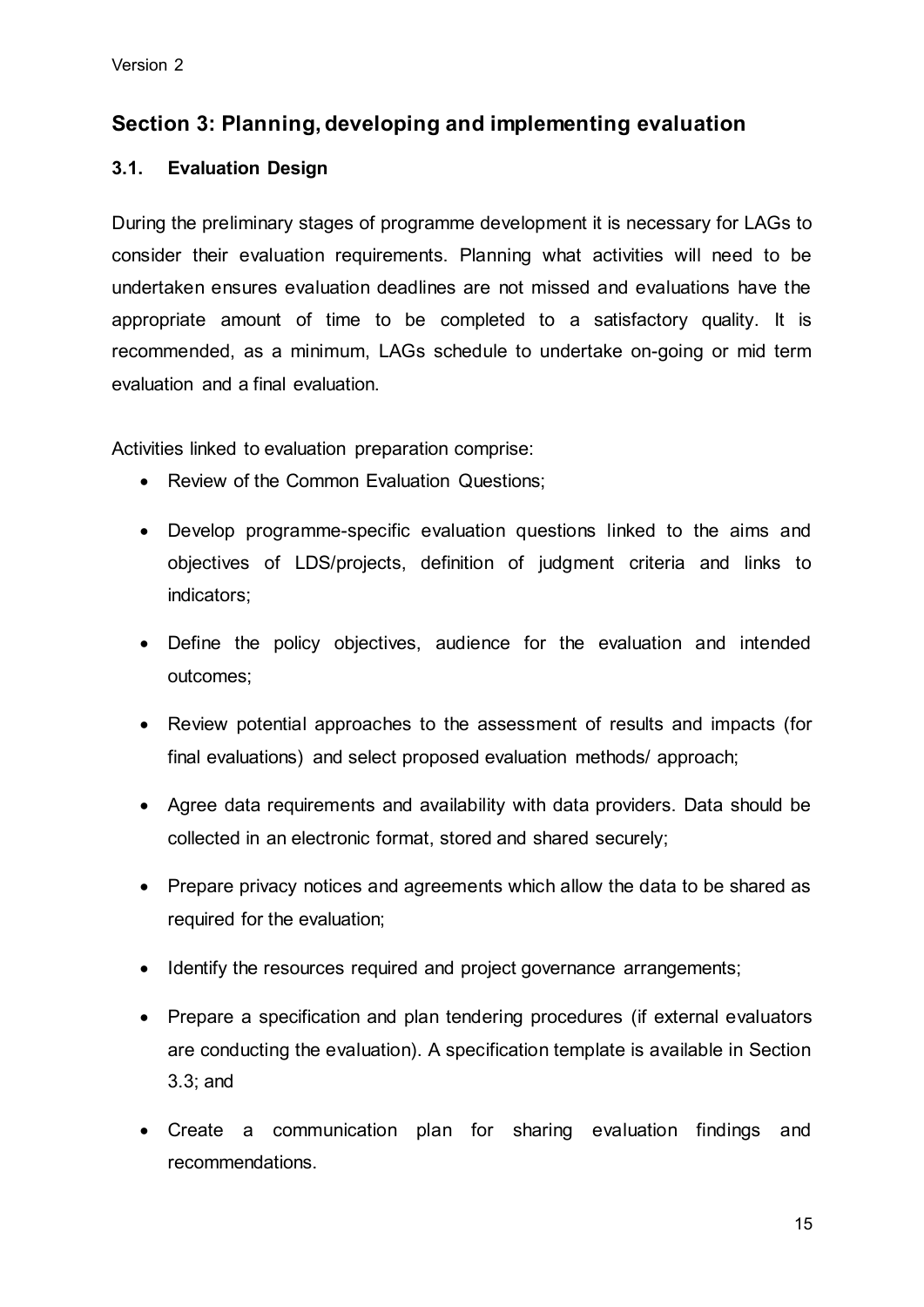The sub-sections below provide additional detail on evaluation design issues and address items identified in the LDS as requiring guidance.

# 3.1.1. Regional Evaluation

Co-operation among LAGs is highly encouraged and the sharing of evaluation results and findings is good practice.

The LDS for some LAGs outline proposals for undertaking joint, regional evaluations. It is not recommended that regional evaluations are conducted in lieu of LAG level evaluations. Aggregating results at this scale may cause a dilution of findings. Given the local nature of LEADER, it is important that evaluations focus on localised findings and LAG specific outcomes.

# 3.1.2. On-going evaluators

LAGs may wish to consider commissioning an on-going evaluation programme with an external contractor. Evidence suggests that on-going evaluators acting as a 'critical friend'<sup>4</sup> during the course of programme implementation can be highly beneficial. They are able to provide on-going assistance and advice in a pro-active manner, rather than viewing the programme achievements at a fixed point in time.

On-going evaluators are also able to recommend, at the inception of the programme, what data are required for the final evaluation. This means the LAG can be confident that sufficient data will be available at the end of the programme to conduct the Final evaluation. Additional data collected need to be directly relevant to the activities delivered by the LAG. Additionally, the LAG has more time available to discuss their requirements. LAGs may find value in appointing the same evaluator to undertake both the mid-term and final evaluations.

The inherent risk of appointing an on-going evaluator is that it may not be the most cost effective approach, as tendering for individual evaluations may mean LAGs receive more cost effective options for the work.

 $\overline{\phantom{a}}$ <sup>4</sup> <http://llyw.cymru/funding/eu-funds/previous/project-evaluations/supplychain-efficiency/?lang=en>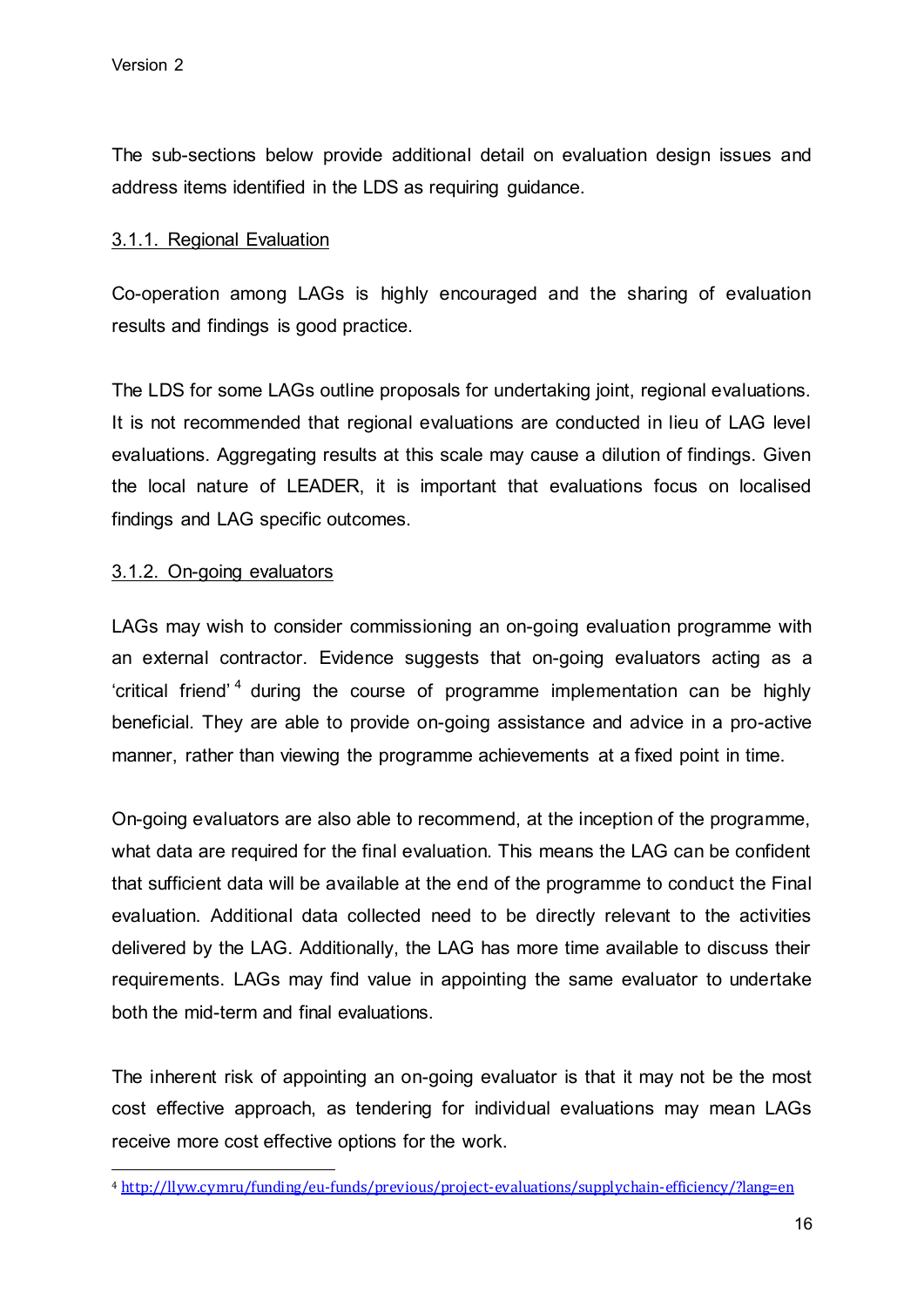#### 3.1.3. Resources

Appropriate and sufficient resources should be provided for monitoring and evaluation. The costs of having independent, external evaluation of the projects and the operation of the LAG and its Administrative Body can be met from LEADER. Up to 15% of LAGs allocated funding will be set aside for 'Animation and evaluation' and is funded 100%, with no match funding necessary.

Budgets for externally commissioned evaluations should be proportionate to the aims and objectives of the operation. However, inadequately resourced evaluations are likely to lead to poor quality evidence or even false conclusions and may not provide the evidence base needed for future project planning.

# 3.1.4. Evaluation Steering Group

Before commissioning an evaluation, LAGs should create a steering group to oversee the project. This should be comprised of: stakeholders interested in the final results of the evaluation, individuals in the organisation who have knowledge of the projects (including monitoring data) and, representatives from project deliverers. Please contact the Strategy Branch to request a member of the team to sit on your evaluation steering group.

Governance arrangements will set out who is responsible for which task, which could include the project manager, senior responsible owner, project director or steering group.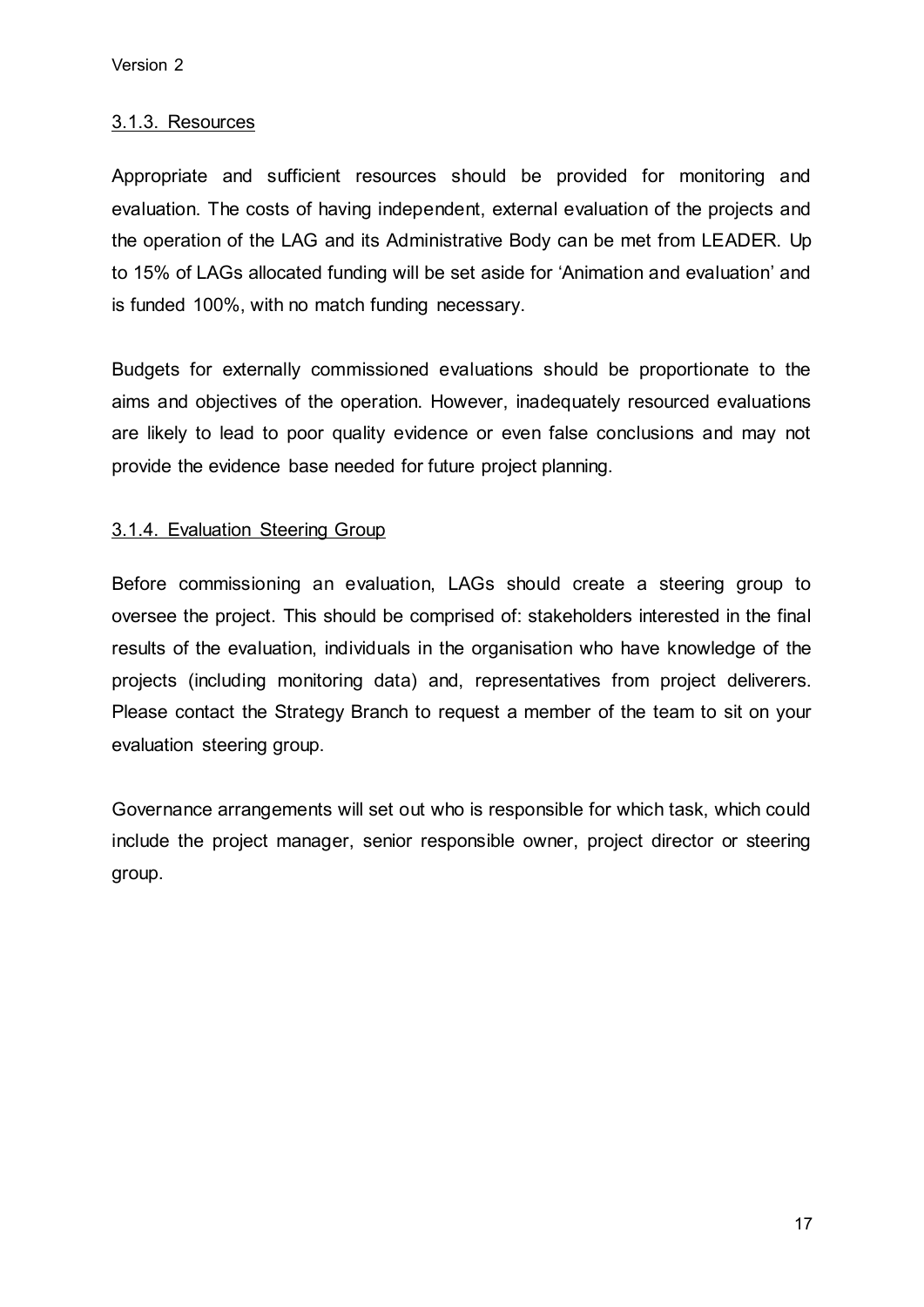| <b>Internal Project</b><br><b>Manager</b> | <b>Senior Responsible</b><br><b>Owner/Project Director</b> | <b>Steering Group</b>   |
|-------------------------------------------|------------------------------------------------------------|-------------------------|
| Drafting specification                    | Ensuring appropriate                                       | Ensuring quality and    |
|                                           | resources                                                  | relevance               |
| Obtaining necessary data                  | <b>Ensuring necessary</b>                                  | Facilitating work of    |
| and security clearance                    | information is collected and                               | external evaluators     |
|                                           | available to evaluators /                                  |                         |
|                                           | <b>WEFO</b>                                                |                         |
| Day to day management                     |                                                            | Access to information   |
| of risks                                  |                                                            | and contacts            |
| Ensuring on track, meets                  |                                                            | Quality assurance:      |
| objectives, is on time and                |                                                            | design, questions,      |
| within budget                             |                                                            | methods, research tools |
| Contractors: advice and                   |                                                            | Assist in analysis and  |
| responding timely to                      |                                                            | interpretation          |
| issues arising                            |                                                            |                         |
| <b>Quality assurance</b>                  |                                                            |                         |
| Feedback findings to                      |                                                            |                         |
| relevant audience                         |                                                            |                         |

*Table 2 - Evaluation quality control responsibilities*

*Source: Magenta Book (Table 5c)*

The governance arrangements should also be clear as to who is responsible, as data controller, under the Data Protection Act  $(1998)^5$ .

 5 <http://www.legislation.gov.uk/ukpga/1998/29/contents>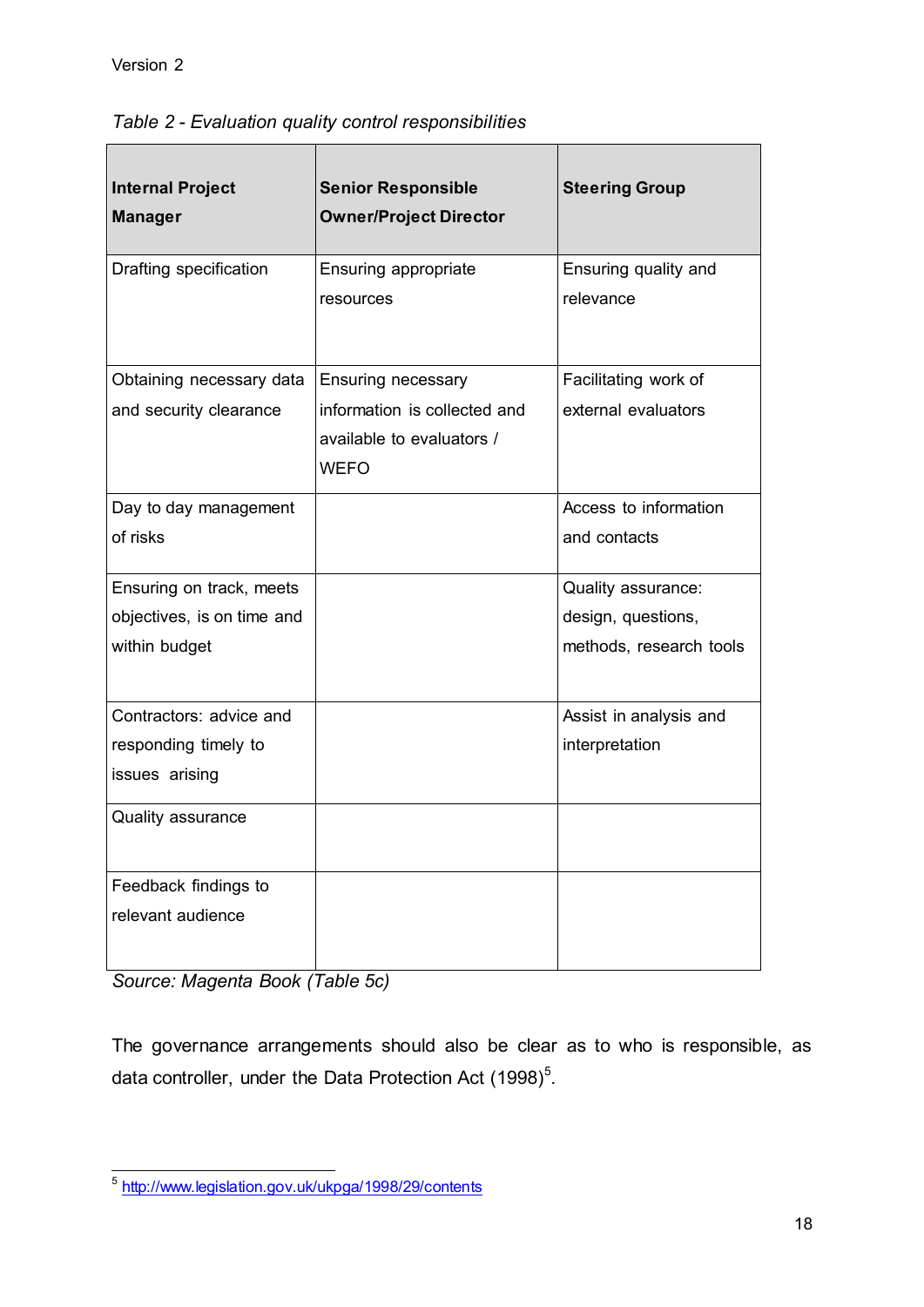#### **3.2. Commissioning and management**

Mostly, LAGs will commission an external, specialist evaluation company to undertake their evaluations. LAGs should adhere to local or company protocol but it is advised that the evaluations are put out to open tender on the sell2wales<sup>6</sup> website.

Tasks to consider when planning an evaluation include:

- Engage with key stakeholders to identify requirements;
- Allocate necessary resources for the work. Up to 15% of LAGs allocated funding will be set aside for 'Animation and evaluation' and is funded 100% with no match funding necessary;
- Decide who will produce the evaluation. It is recommended LAGs employ an external contractor to complete the work; and
- Produce associated documents including; an evaluation plan, and tender specification. Once the evaluation is awarded, the specification will serve as the contract for the work.

The successful evaluators should be independent of the project and should not include any of the project stakeholders. Maintaining this good practice aims to eliminate bias in the evaluation that can sometimes arise from a familiar LAG/ evaluator relationship. Members of the Strategy Branch team are available to comment and score evaluation tenders.

#### **3.3. Specification**

The specification is a crucial stage in the evaluation process. It will be used as the reference document over the course of the project to measure progress and ensure the successful evaluator is conducting the work required. It is important that the aims, objectives, and required methodology are clearly and comprehensively outlined. If the scope of an evaluation is poorly defined from the start, the final result will likely be of poor quality also.

 $\overline{\phantom{a}}$ <sup>6</sup> For advice on procuring services in Wales please contact the National Procurement Service; <http://nps.gov.wales/?skip=1&lang=en>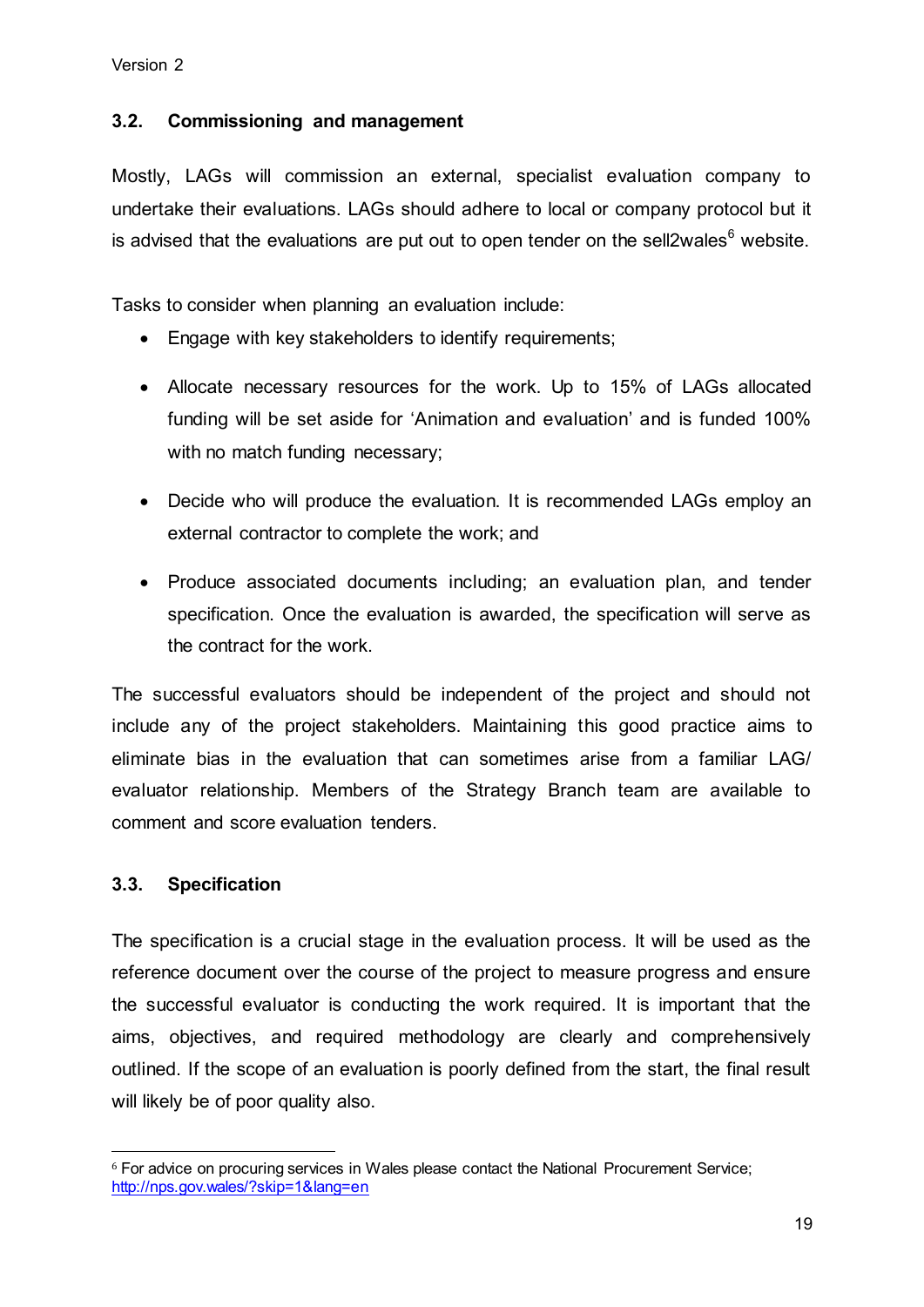When designing specifications for contracts internal governance arrangements should be followed. Table 3 below may be used as a guide of the sections which are useful to consider including in draft specifications.

| <b>Specification section</b> | <b>Guidance note</b>                                                                                                                                                                                                                                                                                                                                                                                                                                                                                                                      |
|------------------------------|-------------------------------------------------------------------------------------------------------------------------------------------------------------------------------------------------------------------------------------------------------------------------------------------------------------------------------------------------------------------------------------------------------------------------------------------------------------------------------------------------------------------------------------------|
| Background                   | Set out the background to the evaluation, both in<br>terms of the policy area (e.g. the background to<br>LEADER, the LDS and its implementation by the LAG,<br>background to the WGRC-RDP 2014-2020) and the<br>wider context within which the evaluation will operate<br>(e.g. why is the evaluation being commissioned at this<br>time, how will the results be used).<br>This section should answer the question of why you<br>are commissioning the research project.<br>Explain the importance of the Local Development<br>Strategy. |
| Aims and Objectives          | The broad aims given in this section should answer, in<br>broad terms, the question of what you want to achieve<br>as a result of the project.                                                                                                                                                                                                                                                                                                                                                                                            |
|                              | Depending on the nature of the project, the objectives<br>might set out the specific research questions that need<br>to be addressed/ issues against which evidence is<br>needed or for a feasibility study, set out the steps to be<br>taken in achieving these.                                                                                                                                                                                                                                                                         |
|                              | It is important that this section incudes the key areas                                                                                                                                                                                                                                                                                                                                                                                                                                                                                   |

*Table 3 – Specification template*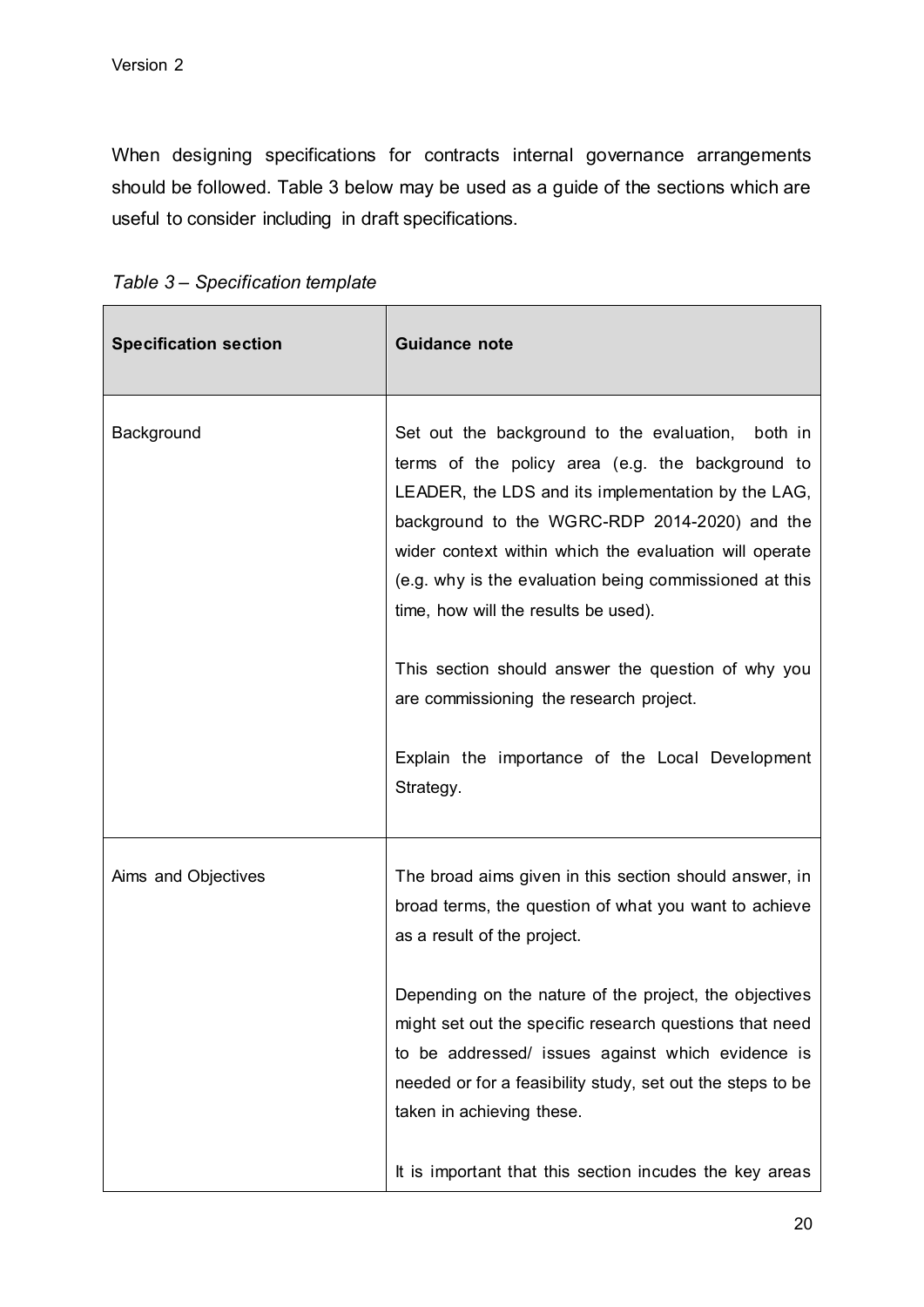|                                                    | that you would like the evaluators to examinee as it<br>provides the contractual basis upon which the work will<br>take place.                                                                                                                                                                                                                                                                                                                                                                                                                                                                                                                                                                                                       |
|----------------------------------------------------|--------------------------------------------------------------------------------------------------------------------------------------------------------------------------------------------------------------------------------------------------------------------------------------------------------------------------------------------------------------------------------------------------------------------------------------------------------------------------------------------------------------------------------------------------------------------------------------------------------------------------------------------------------------------------------------------------------------------------------------|
| Methodology                                        | Clearly set out the methods you wish the contractor to<br>employ. Explain any challenges you foresee (e.g.<br>timescales for completion, methods) should<br>be<br>explained here.<br>Potential bidders should have a clear understanding of<br>what the commissioner is trying to achieve but should<br>feel free to suggest the best method of achieving it.                                                                                                                                                                                                                                                                                                                                                                        |
|                                                    | If you want a specific method/s to be employed ensure<br>you include it here.                                                                                                                                                                                                                                                                                                                                                                                                                                                                                                                                                                                                                                                        |
| Tender deadlines and<br>contract<br>award criteria | The timetable section should set out the milestones for<br>the project tendering from advertising the specification,<br>through to project award.                                                                                                                                                                                                                                                                                                                                                                                                                                                                                                                                                                                    |
|                                                    | This section should clearly set out the award criteria<br>that the bids will be scored against, including the<br>weighting for each section. The cost of the contract<br>should be included as part of the total award score.<br>Example scoring criteria could be:<br>1. Understanding of the research context and<br>response to brief (1,500 word limit - 20%)<br>2. Methodological approach; including rationale,<br>suitability of methods proposed, timescales for<br>delivery and anticipated risks and proposed<br>mitigation $(3,000$ word limit $-40\%)$<br>3. Details of the project team; relevant prior<br>experience, roles and responsibilities within this<br>contract $(1,500$ word limit $-20\%)$<br>4. Cost (20%) |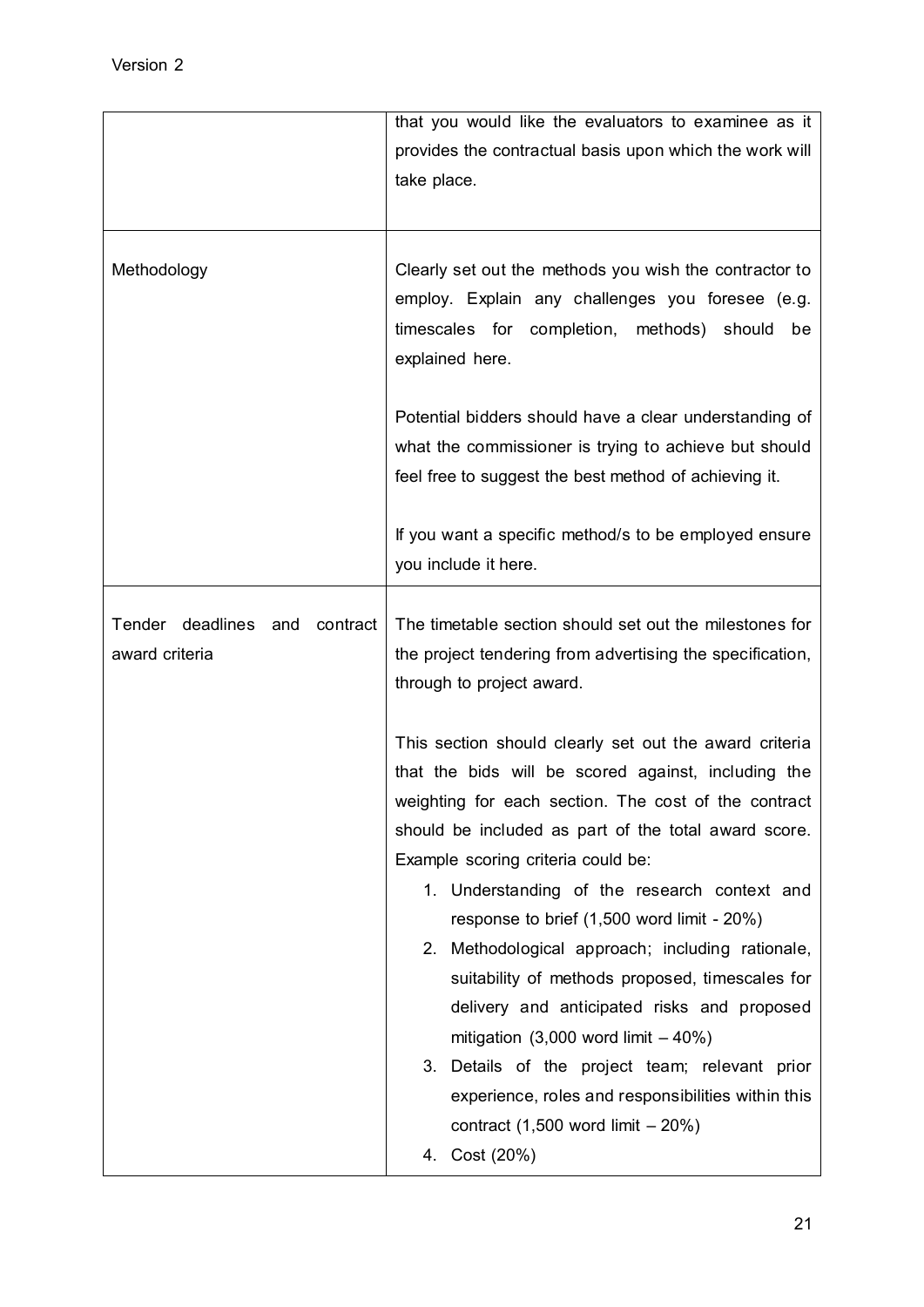|                                                 | It is advisable to set word limits for each section.                                                                                                                                                                                                                                                |
|-------------------------------------------------|-----------------------------------------------------------------------------------------------------------------------------------------------------------------------------------------------------------------------------------------------------------------------------------------------------|
| duration<br>Timescales<br>of<br>and<br>contract | Outline contract start and end date as well as table<br>outlining key deliverables and deadlines.<br>Key stages of delivery could be:<br>Inception report<br><b>Fieldwork</b><br>Draft final report<br>Presentation to client<br>Final report<br>However, these should be appropriate for each LAG. |
|                                                 | Timetables should allow for the turnaround of reports<br>from draft to sign off so that tenderers account for this<br>time in their planning.                                                                                                                                                       |
| Budget and price schedule                       | This section should set out the budget for the work. It<br>is recommended to propose a cost range, which gives<br>a broad indication of the costs of the evaluation to<br>encourage competitiveness whilst providing an idea to<br>tenderers as to the expected cost of contract.                   |
|                                                 | A price schedule should be included outlining the<br>milestones at which invoices will be paid. These could<br>link to the key stages of delivery identified above.                                                                                                                                 |
| Welsh language and translation<br>requirements  | The Contractor should note the requirement to ensure<br>that the Welsh and English languages are treated<br>equally. This includes the capacity to undertake the<br>fieldwork bilingually, such as interviews and community<br>surveys.                                                             |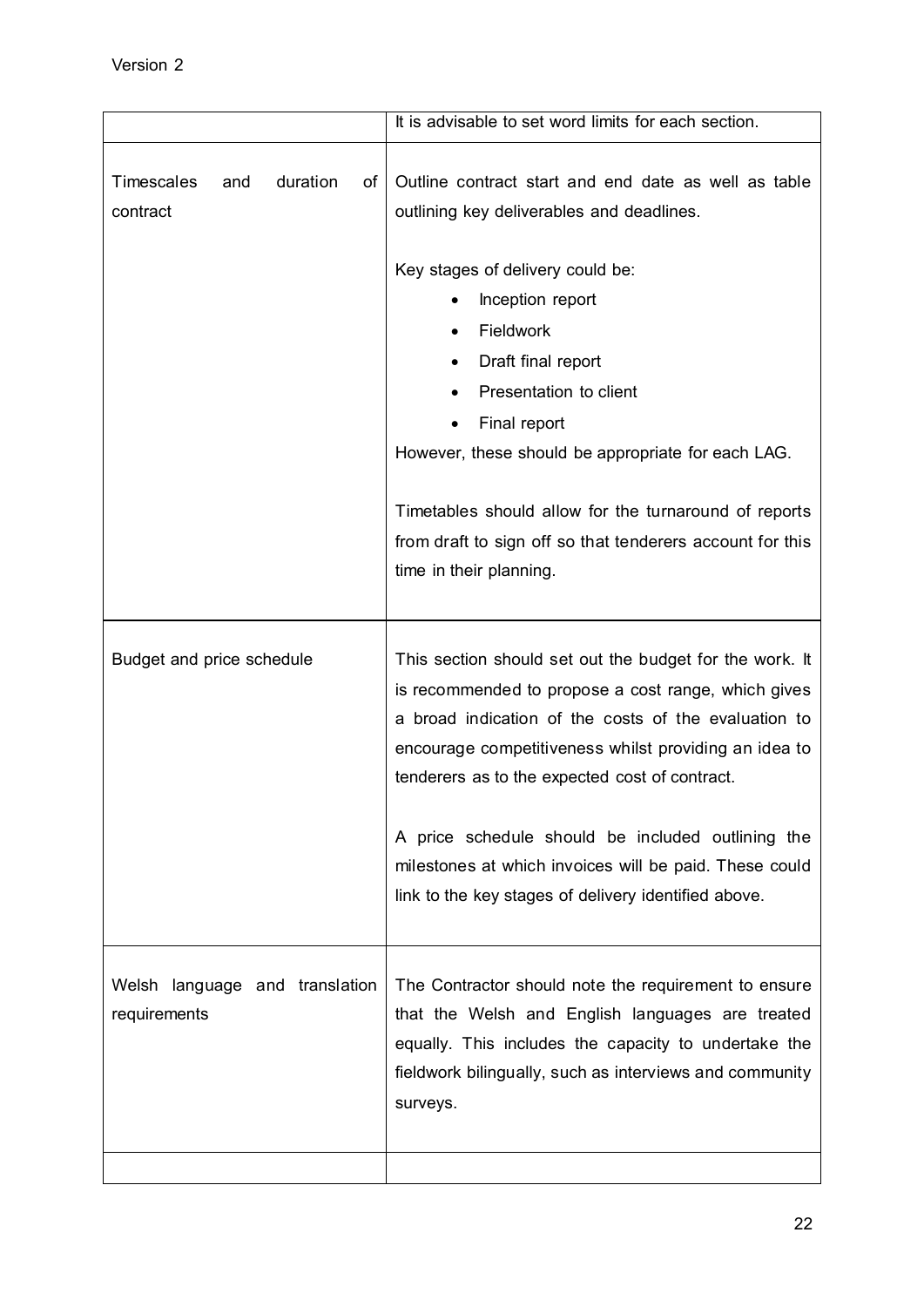| Contract monitoring | Contact points for client and contractor and non-<br>compliance arrangements.                                                                              |
|---------------------|------------------------------------------------------------------------------------------------------------------------------------------------------------|
| Data security       | Contracts must be compliant with the 1998 Data<br>Protection Act.                                                                                          |
|                     | Appropriate arrangements need to be in place to<br>ensure that data are transmitted securely between<br>evaluation contractors and the client/beneficiary. |

There will be differences between the specifications for the mid-term and final evaluations. Specifically, the aims and objectives, and methods sections will need to reflect the differences in approach to reflect the difference in the research given the period of time the evaluation is taking place. Broad differences to consider include:

- **Mid-term Evaluations**: will place an emphasis on addressing the administration or *process* of delivering the RDP funds in your area with objectives that aim to investigate the efficiency of monitoring systems in place, delivery progress, monitoring data analysis, interviews with key stakeholders, and progress against CEQs. At this stage LAGs may wish to investigate the effectiveness of communication, stakeholders' views, whether the balance of activities against the LDS is appropriate, and whether there are changes in the socio-economic circumstances since the drafting of the LDS. In addition, the mid-term evaluation should make recommendations for the remainder of the Programme period.
- **Final Evaluations**: will examine the impact of the programme once the interventions have been delivered. It will also, however want to provide information to the LAG on the lessons which may need to be taken forward in future to implement similar activity more effectively. In addition, a final assessment will need to be made regarding the effectiveness of the programme activities at meeting the priorities that were set out in the LDS. In practice, a mixture of these approaches is likely to be employed.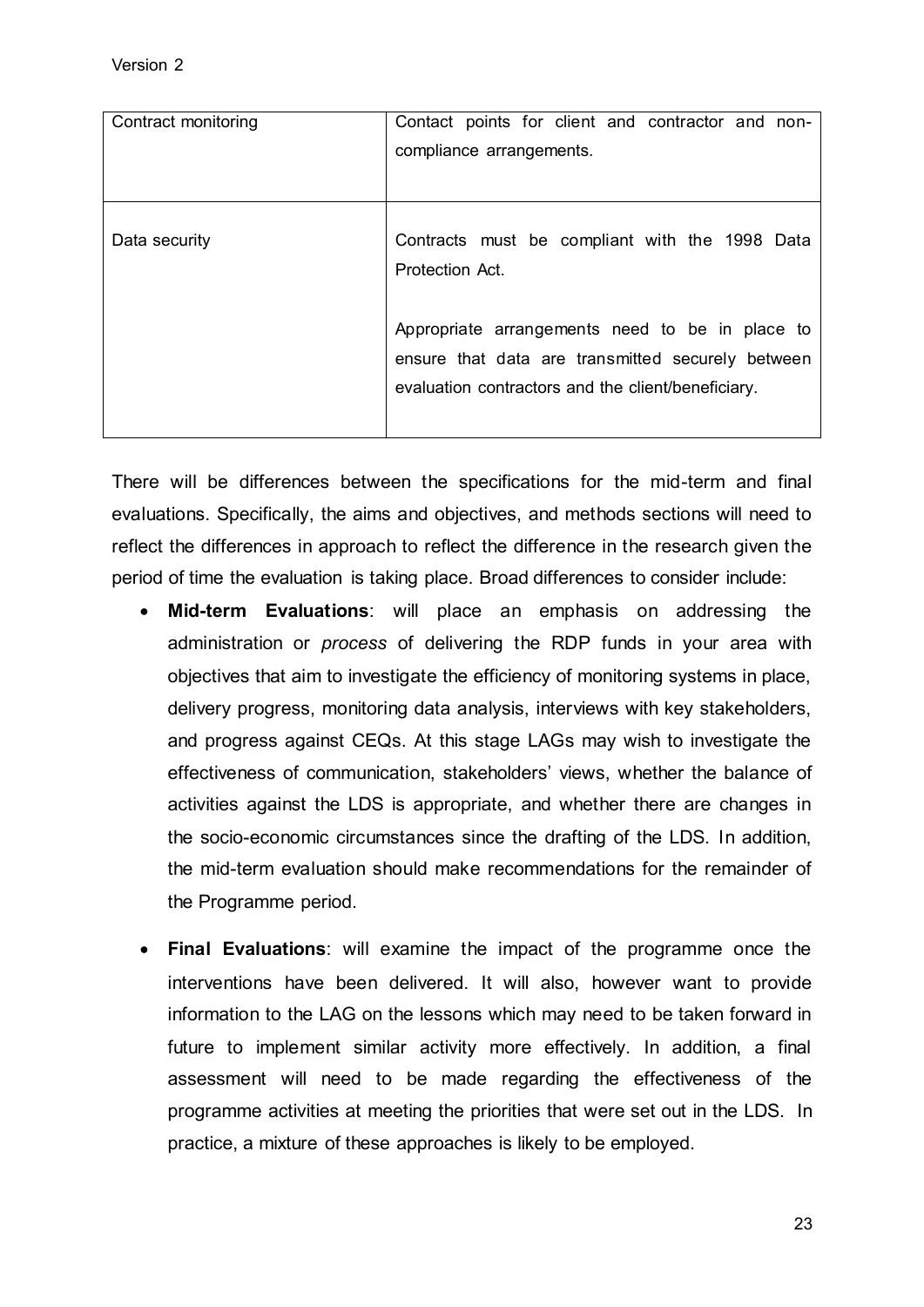Please send any specifications you wish to receive comments on to [RDPM&E@wales.gsi.gov.uk.](mailto:RDPM&E@wales.gsi.gov.uk) In addition, Style Guidance and a Government Social Research (GSR) report template are available also.

# **3.4. Report template**

In an effort to standardise and create common features within LAG evaluations the example template below gives an indication of the sections that should be included. This template will vary depending on the size of the projects being evaluated and the scale of the evaluation. The Strategy Branch may be consulted during the process for advice and comments on evaluation tenders and proposed structure. Below is an outline example of the structure of an evaluation report:

# Executive Summary

- Main findings of the evaluation; and
- Conclusions and recommendations.

#### **Introduction**

- Purpose of the report; and
- Structure of the report.

#### **Context**

- Brief contextual information about the programme;
- Discussion of previous evaluations related to the programme;
- Description of the project/ programme being evaluated; and
- Programme implementation; actors involved, institutional context.

#### Methodological approach

- Explanation of the evaluation design and the methods used;
- Sources of data, and information on how indicators were calculated to be able to assess the quality of the data; and
- Problems or limitations of the methodological approach.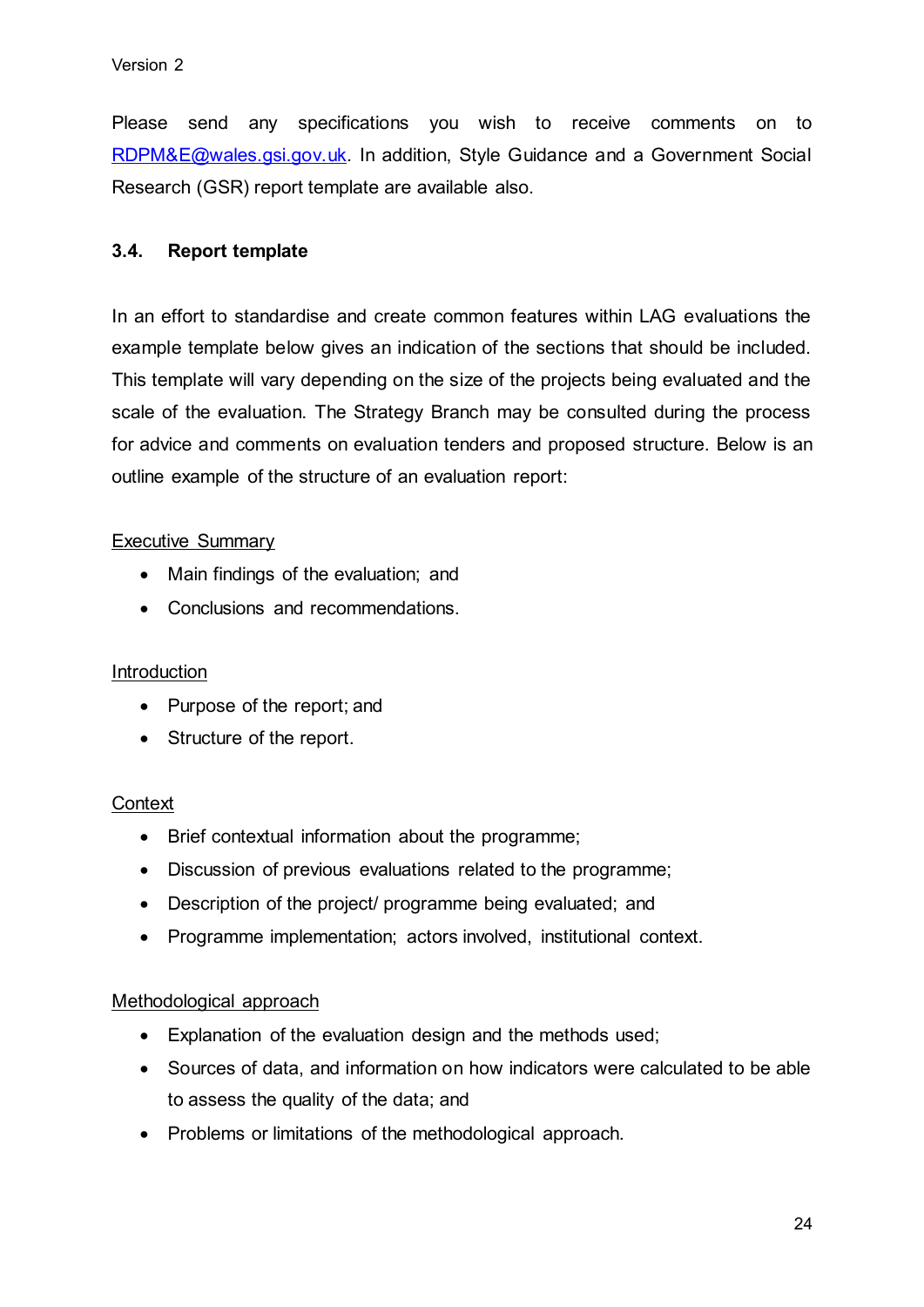# Financial and Indicator information

- Uptake and budget actually spent, with detailed tables of the breakdown of how much money specific projects received; and
- Tables of all monitoring indicator data that have been collected over the course of the project. These data should form the basis for further evaluation to explain the results.

# Results of primary research

- Analysis and results of the research undertaken;
- Emphasis should be placed on the analysis of the data rather than presenting the results; and
- Discussion of relevant Common Evaluation Questions for Rural Development Programmes 2014-2020 to allow for cross-examination of results across Wales.

# Conclusions and Recommendations

- Presentation of the overall conclusions of the programme which take into account programme-specific and national strategy objectives; and
- Recommendations based on the evaluation findings, including, if relevant, proposals for the adaptation of programmes.

A full template and style guidance is available from the Strategy Branch. In addition, it is advisable to provide the Strategy Branch with copies of the draft reports to comment on before evaluation reports are finalised.

# **3.5. Effective use of results**

Undertaking an evaluation should not be viewed as a 'tick-box' exercise. They are active documents that should influence project implementation decisions. As well as effectively using the information in reports, it is strongly recommended LAGs review other evaluations undertaken by LAGs to identify best practice elsewhere and lessons learnt in the delivery of activities under the previous Programme.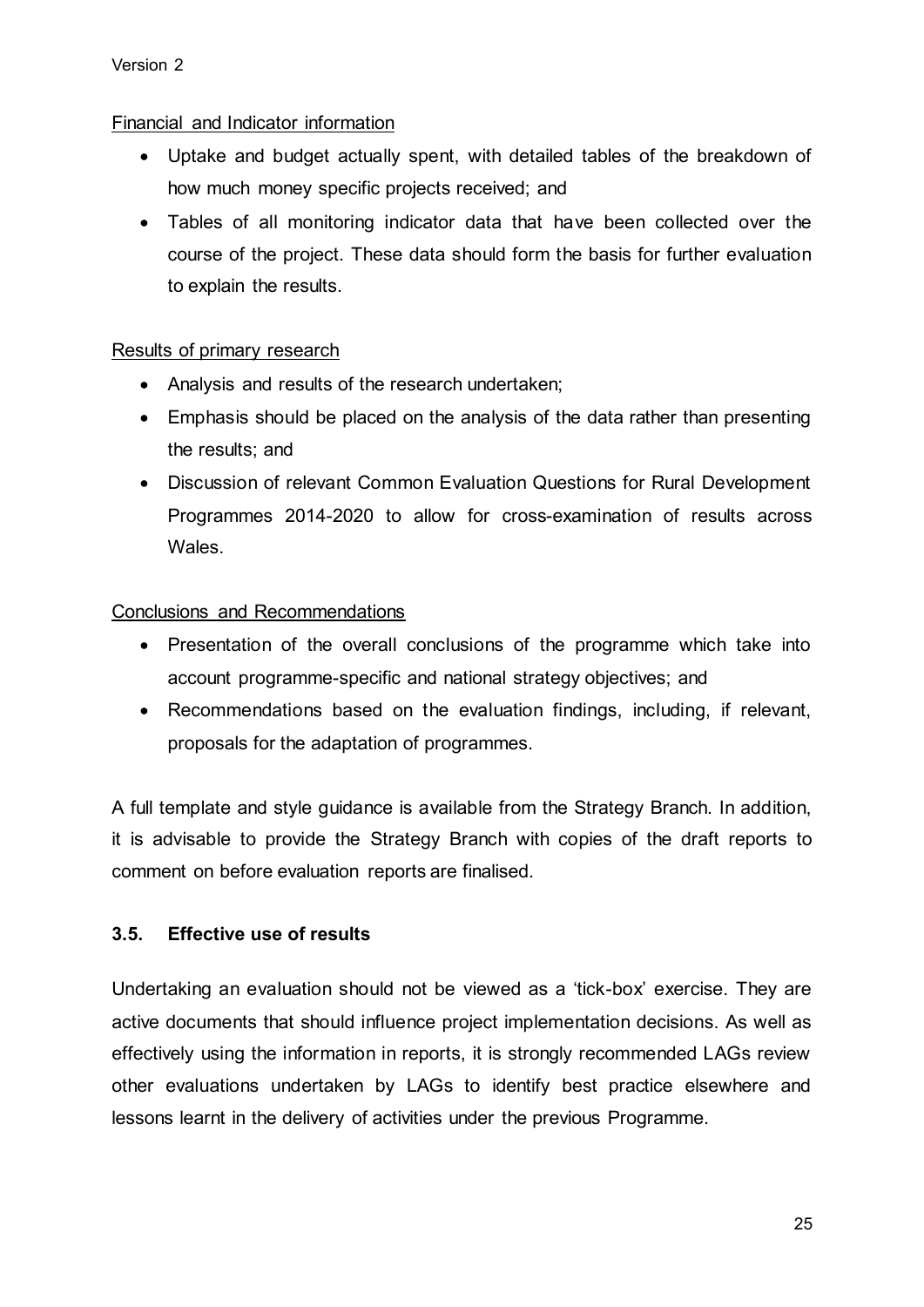The evaluation recommendations are a key element of the report. LAGs may wish to publish their response to the report recommendations, alongside the publication of the report.

While appraising applications for projects in the coming programme period it is recommended to consult previous evaluations of your LAG area so you can remain abreast of the issues that may have affected a similar area. These findings should then be provided to the relevant project managers. Evaluation has a role in identifying best practice so that it can be built upon and replicated.

The main audience for the evaluations produced are the LAGs. However, the project board, organisational stakeholders, other LAGs conducting similar projects, and the Welsh Government should all also receive copies of all evaluations undertaken. Final evaluation reports should also be published online.

Before an evaluation report is finalised it is often useful to arrange for the contractor to present the key findings to staff working on the Programmes in the LAG, LAG members, and stakeholders. It's a useful way for those involved in the LAG to discuss the evaluation findings and recommendations with the evaluators, ask questions, and to consider what the findings and recommendations mean to them and future activity.

To communicate the findings effectively to wider interested parties LAGs may wish to use methods such as: online bulletins, local seminars, conferences, workshops and published papers. It is also recommended LAGs stay abreast of events run by the Wales Rural Network Support Unit (WRNSU) and the UK National Rural Network. The Strategy Branch will also be holding workshops on monitoring and evaluation for LAGs. The WRNSU is contactable through their mailbox [ruralnetwork@wales.gsi.gov.uk.](mailto:ruralnetwork@wales.gsi.gov.uk)

To ensure that learning opportunities presented by evaluations are implemented it may be appropriate to conduct a review some time following the completion of the evaluation to consider progress against any recommendations made in an evaluation.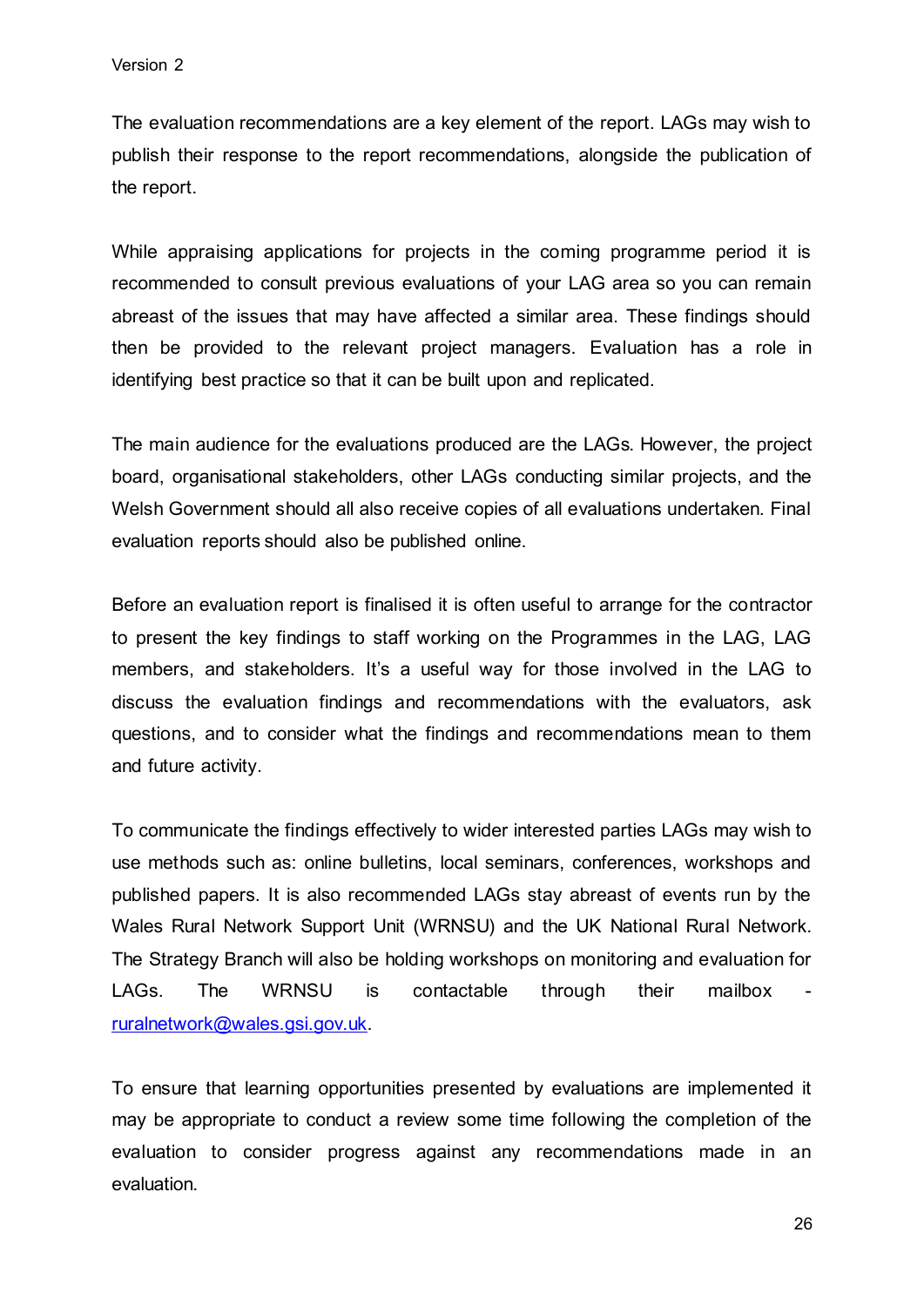# **Appendix 1 – Further Guidance**

Common Evaluation Questions for Rural Development Programmes 2014-2020: [https://enrd.ec.europa.eu/sites/enrd/files/uploaded](https://enrd.ec.europa.eu/sites/enrd/files/uploaded-files/wp_evaluation_questions_2015.pdf)[files/wp\\_evaluation\\_questions\\_2015.pdf](https://enrd.ec.europa.eu/sites/enrd/files/uploaded-files/wp_evaluation_questions_2015.pdf)

Working Paper on Capturing impacts of LEADER and of measures to improve Quality of Life in rural areas: [http://www.google.co.uk/url?sa=t&rct=j&q=&esrc=s&source=web&cd=1&ved=0ahUK](http://www.google.co.uk/url?sa=t&rct=j&q=&esrc=s&source=web&cd=1&ved=0ahUKEwjXt_a0odLMAhWjIcAKHc1aBokQFggjMAA&url=http%3A%2F%2Fec.europa.eu%2Fagriculture%2Frurdev%2Feval%2Fwp-leader_en.pdf&usg=AFQjCNG7Q867iDJO1g0esJEQ5GAcGb6cUg) [EwjXt\\_a0odLMAhWjIcAKHc1aBokQFggjMAA&url=http%3A%2F%2Fec.europa.eu%](http://www.google.co.uk/url?sa=t&rct=j&q=&esrc=s&source=web&cd=1&ved=0ahUKEwjXt_a0odLMAhWjIcAKHc1aBokQFggjMAA&url=http%3A%2F%2Fec.europa.eu%2Fagriculture%2Frurdev%2Feval%2Fwp-leader_en.pdf&usg=AFQjCNG7Q867iDJO1g0esJEQ5GAcGb6cUg) [2Fagriculture%2Frurdev%2Feval%2Fwp](http://www.google.co.uk/url?sa=t&rct=j&q=&esrc=s&source=web&cd=1&ved=0ahUKEwjXt_a0odLMAhWjIcAKHc1aBokQFggjMAA&url=http%3A%2F%2Fec.europa.eu%2Fagriculture%2Frurdev%2Feval%2Fwp-leader_en.pdf&usg=AFQjCNG7Q867iDJO1g0esJEQ5GAcGb6cUg)[leader\\_en.pdf&usg=AFQjCNG7Q867iDJO1g0esJEQ5GAcGb6cUg](http://www.google.co.uk/url?sa=t&rct=j&q=&esrc=s&source=web&cd=1&ved=0ahUKEwjXt_a0odLMAhWjIcAKHc1aBokQFggjMAA&url=http%3A%2F%2Fec.europa.eu%2Fagriculture%2Frurdev%2Feval%2Fwp-leader_en.pdf&usg=AFQjCNG7Q867iDJO1g0esJEQ5GAcGb6cUg)

Evaluation of Axes 3 & 4 of the Rural Development Plan Wales 2007-2013: [http://gov.wales/funding/eu-funds/previous/project-evaluations/rural](http://gov.wales/funding/eu-funds/previous/project-evaluations/rural-development/?lang=en)[development/?lang=en](http://gov.wales/funding/eu-funds/previous/project-evaluations/rural-development/?lang=en)

European Evaluation Helpdesk for Rural Development: <https://enrd.ec.europa.eu/en/evaluation>

EC Impact Evaluation Centre:

http://ec.europa.eu/regional\_policy/index.cfm/en/policy/evaluations/guidance/impact faq theor

NAO – Evaluation in Government:

<https://www.nao.org.uk/report/evaluation-government/>

HM Treasury Magenta Book:

<https://www.gov.uk/government/publications/the-magenta-book>

HM Treasury Green Book: [https://www.gov.uk/government/publications/the-green-book-appraisal-and](https://www.gov.uk/government/publications/the-green-book-appraisal-and-evaluation-in-central-governent)[evaluation-in-central-governent](https://www.gov.uk/government/publications/the-green-book-appraisal-and-evaluation-in-central-governent)

ESRC Framework for Research Ethics 2010 (revised September 2012) (PDF, 480Kb): [http://www.esrc.ac.uk/\\_images/framework-for-research-ethics-09-12\\_tcm8-](http://www.esrc.ac.uk/_images/framework-for-research-ethics-09-12_tcm8-4586.pdf) [4586.pdf](http://www.esrc.ac.uk/_images/framework-for-research-ethics-09-12_tcm8-4586.pdf)

Social Research Association Ethical Guidelines: <http://the-sra.org.uk/research-ethics/ethics-guidelines/>

GSR Ethical Assurance for Social Research in Government: <http://www.civilservice.gov.uk/networks/gsr/publications>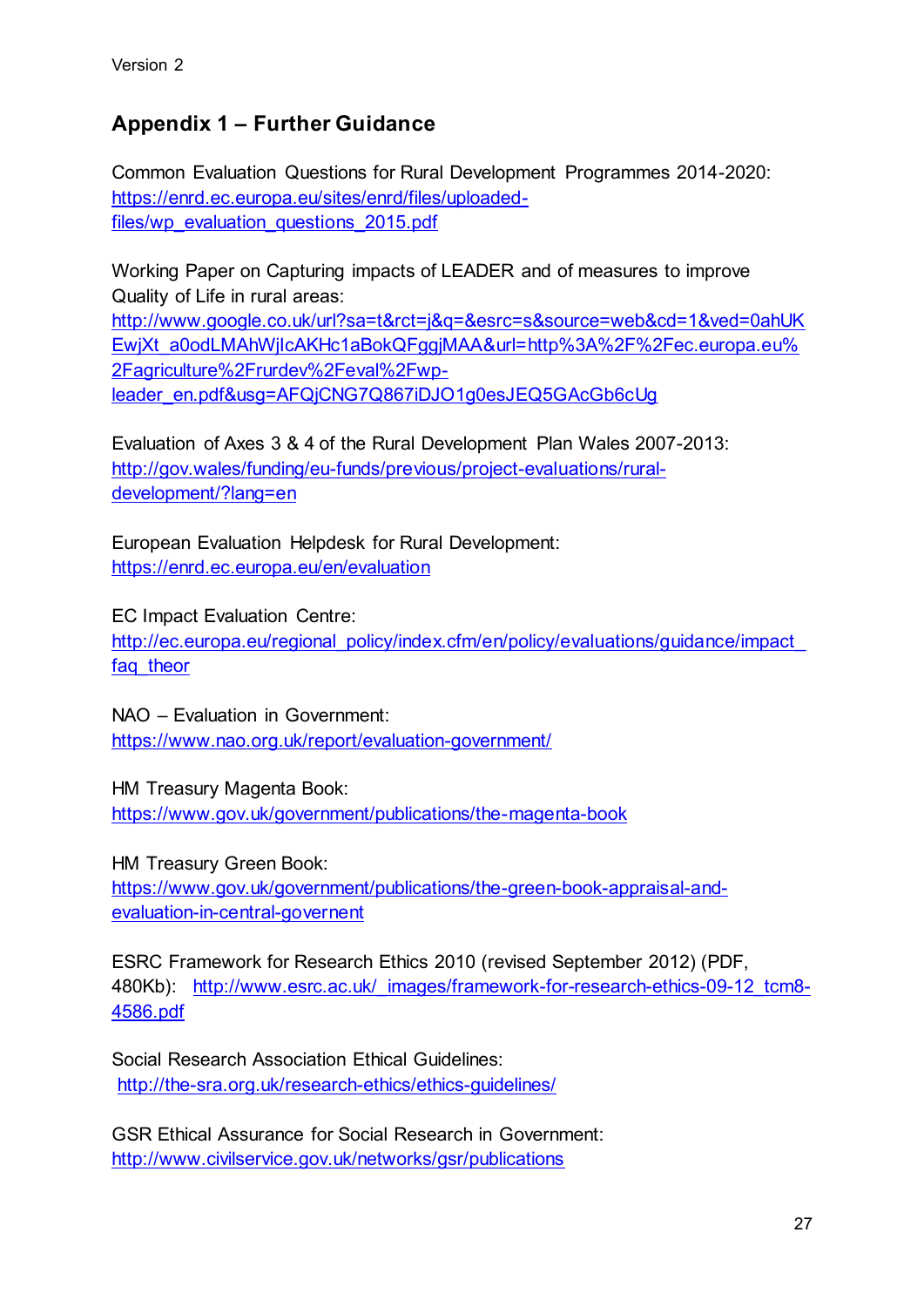# **Appendix 2 - Glossary**

| <b>Baseline</b>          | For monitoring and evaluation purposes, the baseline provides   |
|--------------------------|-----------------------------------------------------------------|
|                          | a measure of a certain (set of) indicator(s) prior to an        |
|                          | intervention taking place. This can then be used to assess      |
|                          | achievement of the outcomes and impact by comparing the         |
|                          | value for the same set of indicators at some point during or    |
|                          | after implementation of the intervention with the baseline.     |
|                          | However, any changes observed in the baseline may not have      |
|                          | been caused the intervention, as external factors may have      |
|                          | had an influence. Therefore, the baseline needs to be           |
|                          | complemented by additional research to capture the extent to    |
|                          | which any changes are attributable to the intervention e.g.     |
|                          | beneficiary interviews.                                         |
|                          |                                                                 |
|                          |                                                                 |
| Common Evaluation        | Each Focus Area (FA) links to a Common Evaluation               |
| Questions                | Question. Using them consistently in the evaluations of the     |
|                          | corresponding FA<br>throughout Europe<br>helps<br>ensure        |
|                          | comparability of the results. The Common Evaluation             |
|                          | Questions are linked to rural development policy objectives.    |
|                          |                                                                 |
|                          |                                                                 |
| <b>Community Surveys</b> | Involve conducting a survey with wider community groups,        |
|                          | rather than direct beneficiaries of the RDP. This may include   |
|                          | both beneficiaries of community-type projects, as well as wider |
|                          | community groups. This assists in the assessment of the         |
|                          | wider benefits of the operations.                               |
|                          |                                                                 |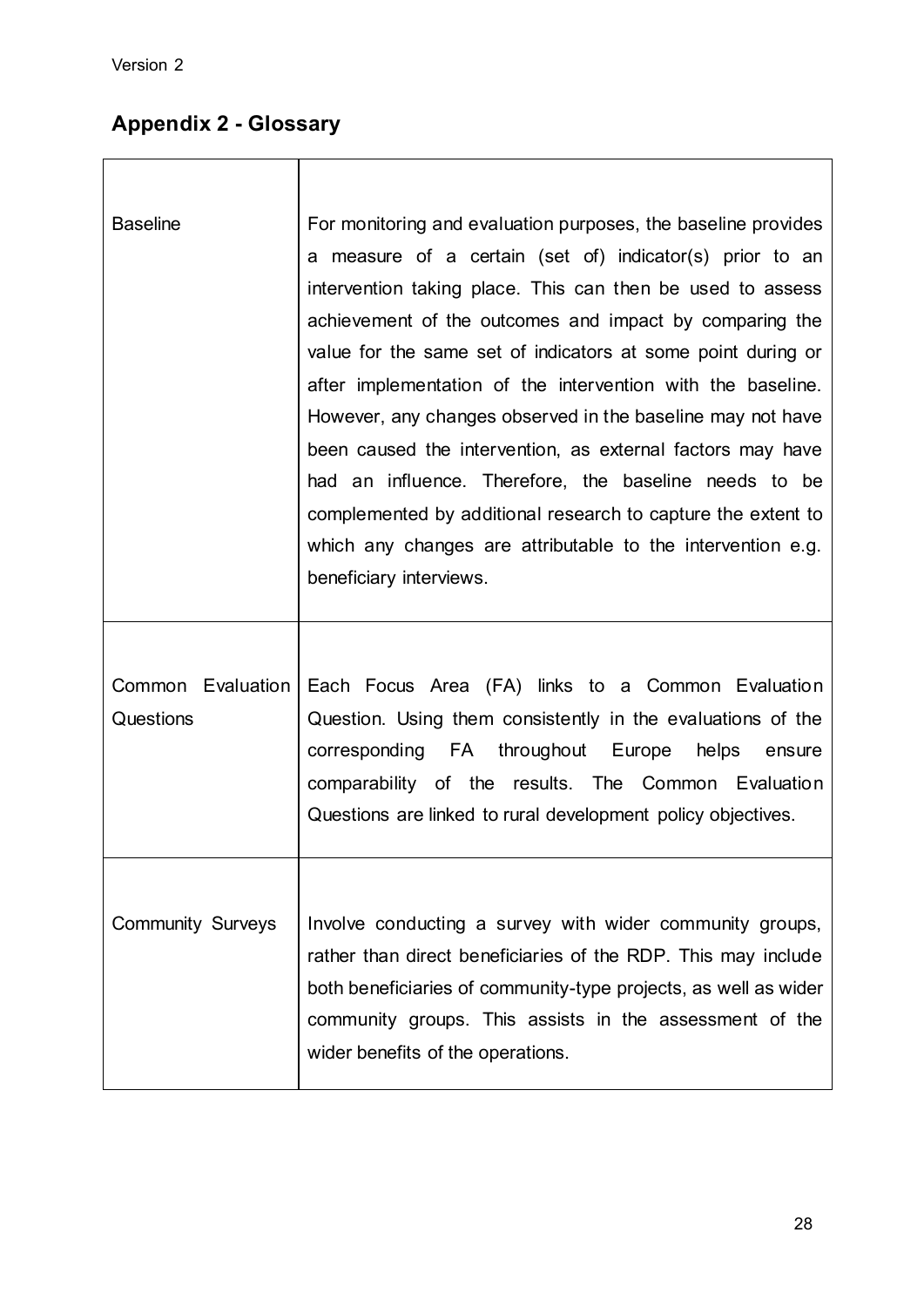| <b>Council Regulation</b>                 | A regulation is a European Union binding legislative act. The<br>EU's rural development policy is formulated in the form of<br>Council regulations that set out how the policy will be<br>implemented.                                                                                                                                                                             |
|-------------------------------------------|------------------------------------------------------------------------------------------------------------------------------------------------------------------------------------------------------------------------------------------------------------------------------------------------------------------------------------------------------------------------------------|
| <b>Focus Groups</b>                       | Similar to interviews, focus groups involve a facilitator who<br>stimulates discussion within a group meeting of between six to<br>eight people. This approach is useful to obtain a range of<br>views and perspectives in a shorter time than interviews.                                                                                                                         |
| <b>Interviews</b>                         | Semi-structured interviews provide qualitative data and give a<br>good insight into reasons behind results. Interviews are most<br>often undertaken either over the phone or face-to-face.                                                                                                                                                                                         |
| Local<br>Development<br><b>Strategies</b> | Local Development Strategies were completed by each Local<br>Action Group at the start of the programming period. They set<br>out a coherent set of operations to meet local objectives and<br>needs, which contribute to meeting the European Union<br>strategy for smart, sustainable and inclusive growth and which<br>are implemented in partnership at the appropriate level. |
| <b>LEADER</b>                             | LEADER is a French acronym, standing for 'Liaison Entre<br>Actions de Développement de l'Économie Rurale', meaning<br>'Links between the rural economy and development actions'.                                                                                                                                                                                                   |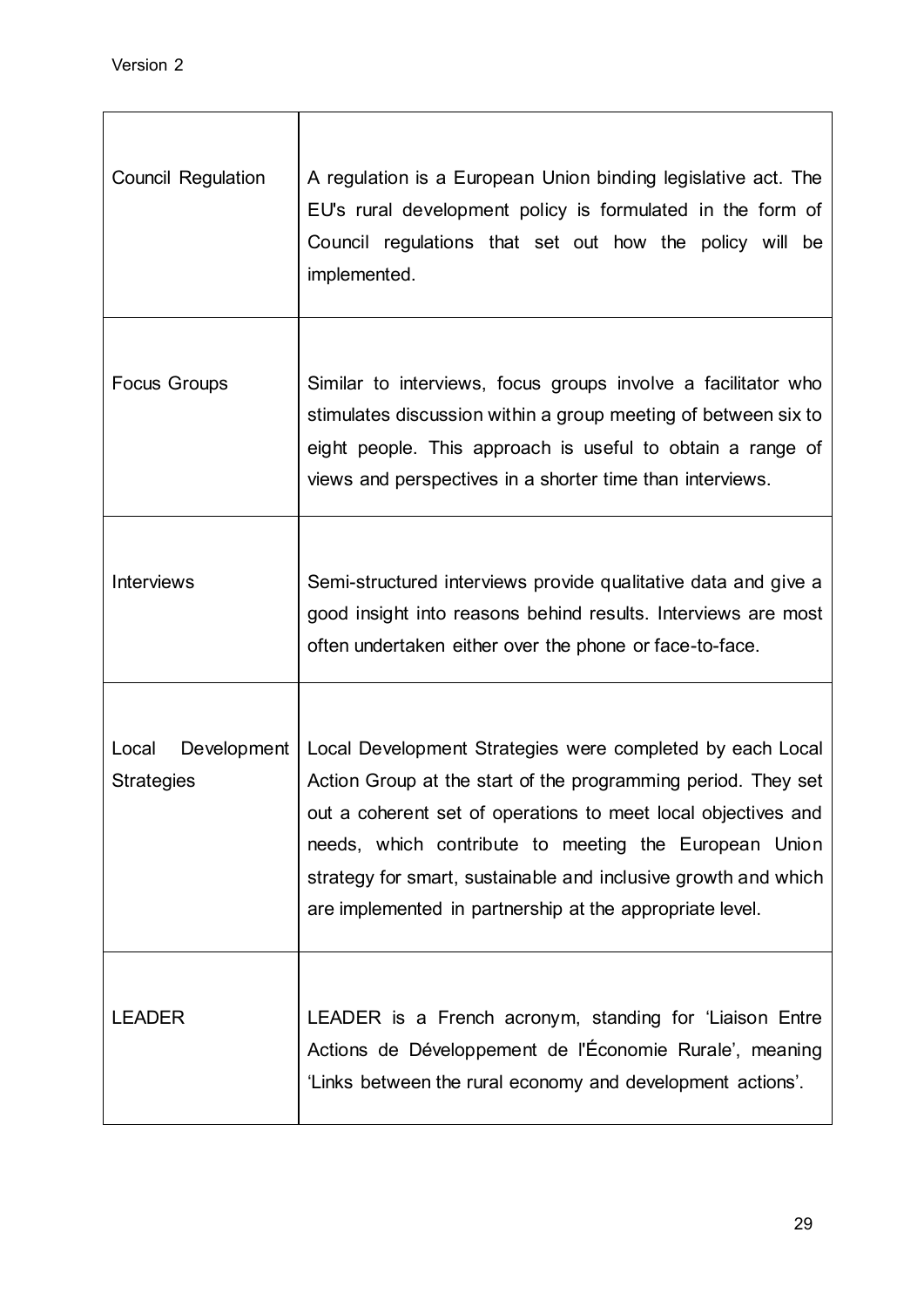| Research framework          | A research framework provides context and creates a<br>theoretical frame of reference for research tasks. It serves as<br>a guide for the research design to systematically identify<br>relationships and interdependencies among variables. |
|-----------------------------|----------------------------------------------------------------------------------------------------------------------------------------------------------------------------------------------------------------------------------------------|
| <b>Situational Analysis</b> | Involves researching the relevant background policy and the<br>wider socio-economic context in which projects operate. This<br>process improves the benchmark from which evaluators can<br>assess the improvement to an area.                |
| Snowball sampling           | The process of identifying additional interviewees to interview,<br>or use as case studies, based on the recommendations of<br>existing contacts.                                                                                            |
| Specification               | The specification is a document which clearly, accurately and<br>completely describes the essential requirements of the<br>research being purchased.                                                                                         |
| Theory of Change            | Approach used to establish the sequence of different<br>outcomes that needed to be achieved to secure the long-term<br>goals of an intervention.                                                                                             |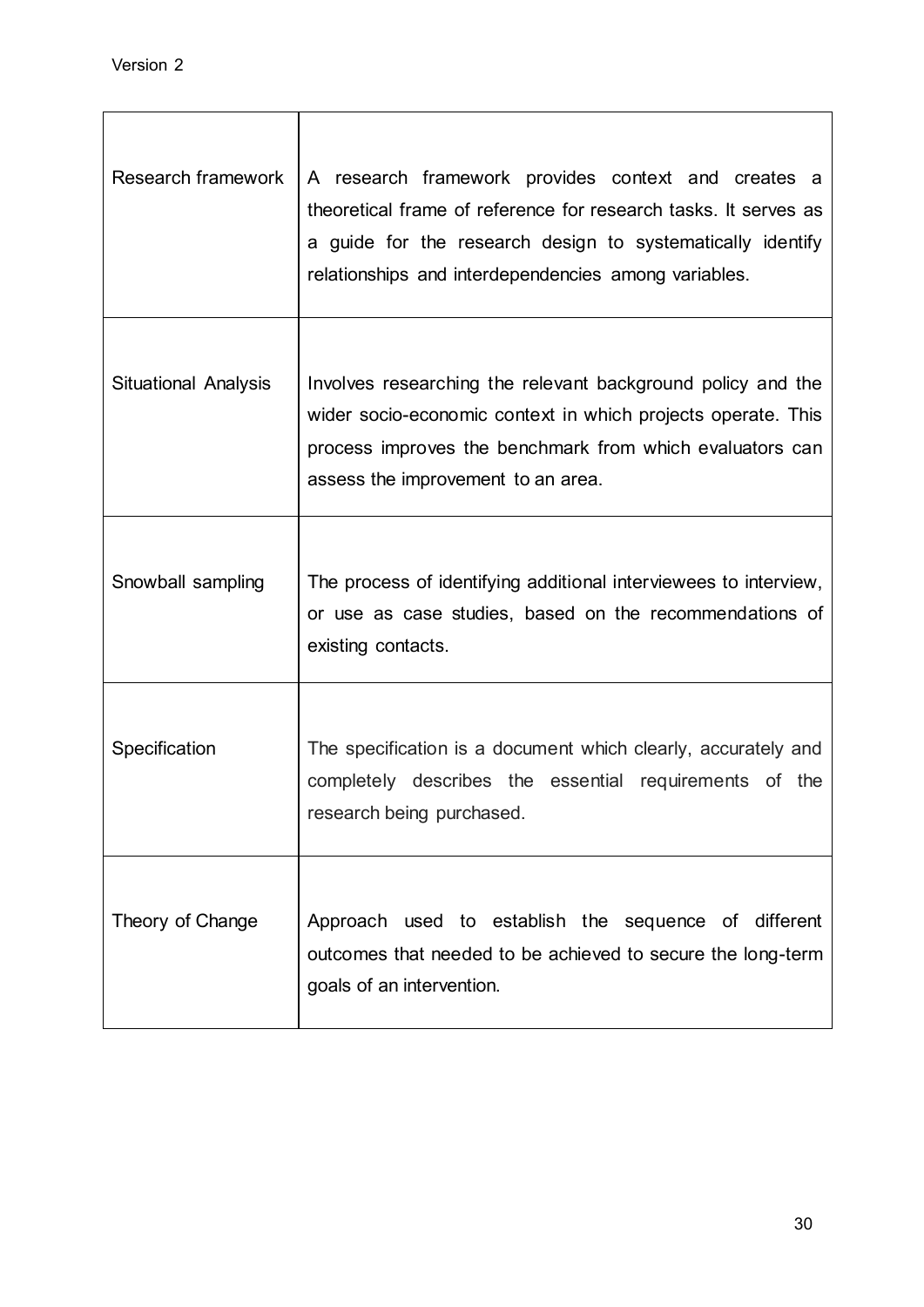# **Annex 1 – List of Common Evaluation Questions**

A full list of the Common Evaluation Questions for rural development is provided below. For detailed information on the judgement criteria, linked common indicators, and additional information for each CEQ please see: [https://enrd.ec.europa.eu/sites/enrd/files/uploaded](https://enrd.ec.europa.eu/sites/enrd/files/uploaded-files/wp_evaluation_questions_2015.pdf)[files/wp\\_evaluation\\_questions\\_2015.pdf](https://enrd.ec.europa.eu/sites/enrd/files/uploaded-files/wp_evaluation_questions_2015.pdf)

# **Focus Area related evaluation questions**

|                  | <b>Focus Area</b>                                                                                                                                                                                                                       | <b>Evaluation Question</b>                                                                                                                                                                                                                                  |  |  |  |
|------------------|-----------------------------------------------------------------------------------------------------------------------------------------------------------------------------------------------------------------------------------------|-------------------------------------------------------------------------------------------------------------------------------------------------------------------------------------------------------------------------------------------------------------|--|--|--|
| P <sub>1</sub> A | Fostering innovation, cooperation,<br>and the development of the<br>knowledge base in rural areas                                                                                                                                       | 1. To what extent have RDP interventions<br>supported innovation, cooperation and the<br>development of the knowledge base in rural<br>areas?                                                                                                               |  |  |  |
| P <sub>1</sub> B | Strengthening the links between<br>agriculture, food production and<br>forestry and research and<br>innovation, including for the<br>purpose of improved<br>environmental management and<br>performance                                 | 2. To what extent have RDP interventions<br>supported the strengthening of links between<br>agriculture, food production and forestry and<br>research and innovation, including for the<br>purpose of improved environmental<br>management and performance? |  |  |  |
| P <sub>1</sub> C | Fostering lifelong learning and<br>vocational training in the<br>agricultural and forestry sectors                                                                                                                                      | 3. To what extent have RDP interventions<br>supported lifelong learning and vocational<br>training in the agriculture and forestry<br>sectors?                                                                                                              |  |  |  |
| P2A              | Improving the economic<br>performance of all farms and<br>facilitating farm restructuring and<br>modernisation, notably with a<br>view to increasing market<br>participation and orientation as<br>well as agricultural diversification | 4. To what extent have RDP interventions<br>contributed to improving the economic<br>performance, restructuring and modernization<br>of supported farms in particular through<br>increasing their market participation and<br>agricultural diversification? |  |  |  |
| P <sub>2</sub> B | Facilitating the entry of                                                                                                                                                                                                               | 5. To what extent have RDP interventions                                                                                                                                                                                                                    |  |  |  |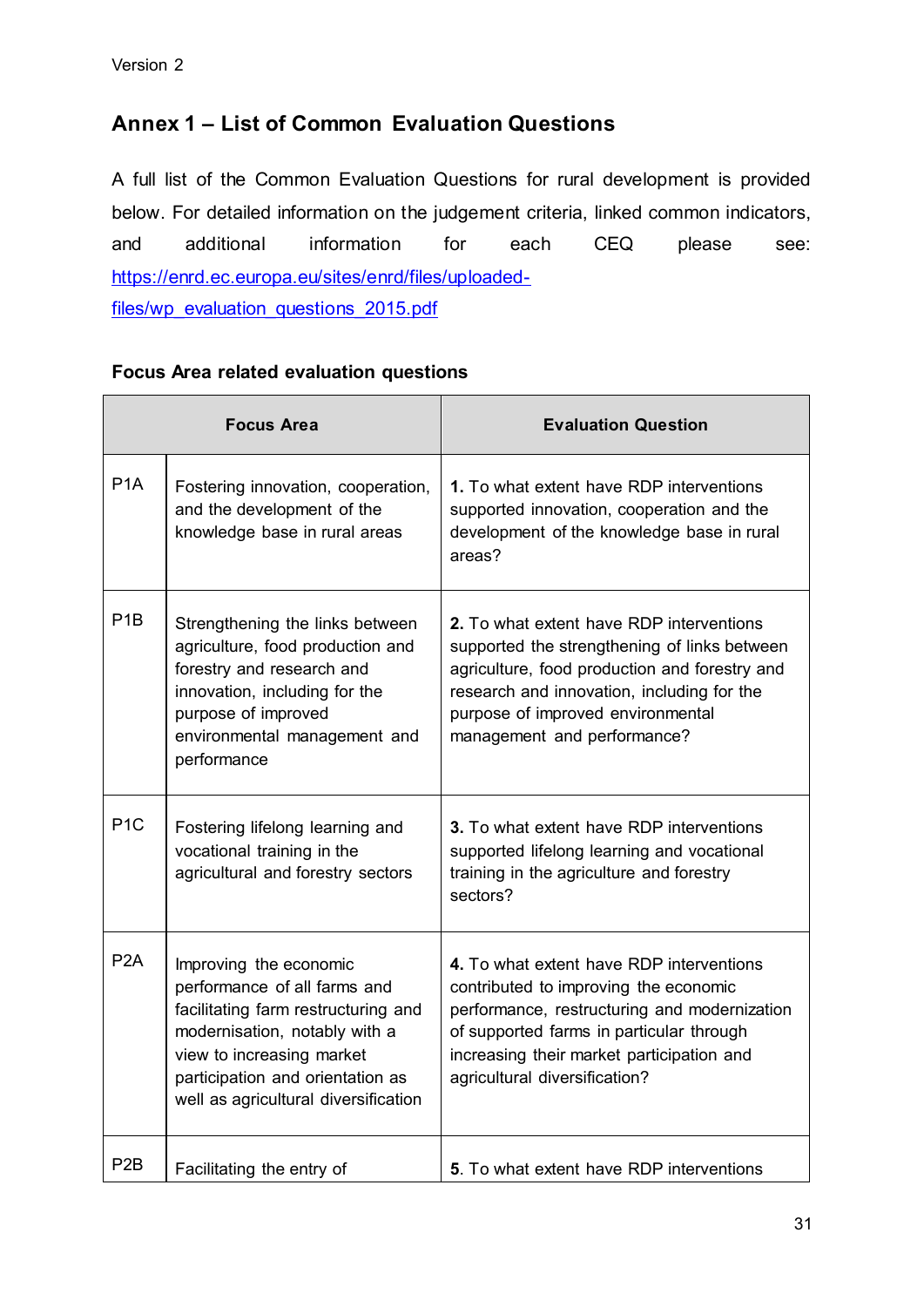|                  | adequately skilled farmers into<br>the agricultural sector and, in<br>particular, generational renewal                                                                                                                                                                                                                | supported the entry of adequately skilled<br>farmers into the agricultural sector and in<br>particular, generational renewal?                                                                                                                                                                                                                                       |  |  |  |
|------------------|-----------------------------------------------------------------------------------------------------------------------------------------------------------------------------------------------------------------------------------------------------------------------------------------------------------------------|---------------------------------------------------------------------------------------------------------------------------------------------------------------------------------------------------------------------------------------------------------------------------------------------------------------------------------------------------------------------|--|--|--|
| P <sub>3</sub> A | Improving competitiveness of<br>primary producers by better<br>integrating them into the agri-food<br>chain through quality schemes,<br>adding value to agricultural<br>products, promotion in local<br>markets and short supply circuits,<br>producer groups<br>and organisations and inter-<br>branch organisations | 6. To what extent have RDP interventions<br>contributed to improving the competitiveness<br>of supported primary producers by better<br>integrating them into the agri-food chain<br>through quality schemes, adding value to the<br>agricultural products, promoting local markets<br>and short supply circuits, producer groups and<br>inter-branch organization? |  |  |  |
| P <sub>3</sub> B | Supporting farm risk prevention<br>and management                                                                                                                                                                                                                                                                     | 7. To what extent have RDP interventions<br>supported farm risk prevention and<br>management?                                                                                                                                                                                                                                                                       |  |  |  |
| P <sub>4</sub> A | Restoring, preserving and<br>enhancing biodiversity, including<br>in Natura 2000 areas, and in<br>areas facing natural or other<br>specific constraints, and high<br>nature value farming, as well as<br>the state of European landscapes                                                                             | 8. To what extent have RDP interventions<br>supported the restoration, preservation and<br>enhancement of biodiversity including in<br>Natura 2000 areas, areas facing natural or<br>other specific constraints and HNV farming,<br>and the state of European landscape?                                                                                            |  |  |  |
| P <sub>4</sub> B | Improving water management,<br>including fertiliser and pesticide<br>management                                                                                                                                                                                                                                       | 9. To what extent have RDP interventions<br>supported the improvement of water<br>management, including fertilizer and pesticide<br>management?                                                                                                                                                                                                                     |  |  |  |
| P <sub>4</sub> C | Preventing soil erosion and<br>improving soil management                                                                                                                                                                                                                                                              | 10. To what extent have RDP interventions<br>supported the prevention of soil erosion and<br>improvement of soil management?                                                                                                                                                                                                                                        |  |  |  |
| P <sub>5</sub> A | Increasing efficiency in water use<br>by agriculture                                                                                                                                                                                                                                                                  | 11. To what extent have RDP interventions<br>contributed to increasing efficiency in water<br>use by agriculture?                                                                                                                                                                                                                                                   |  |  |  |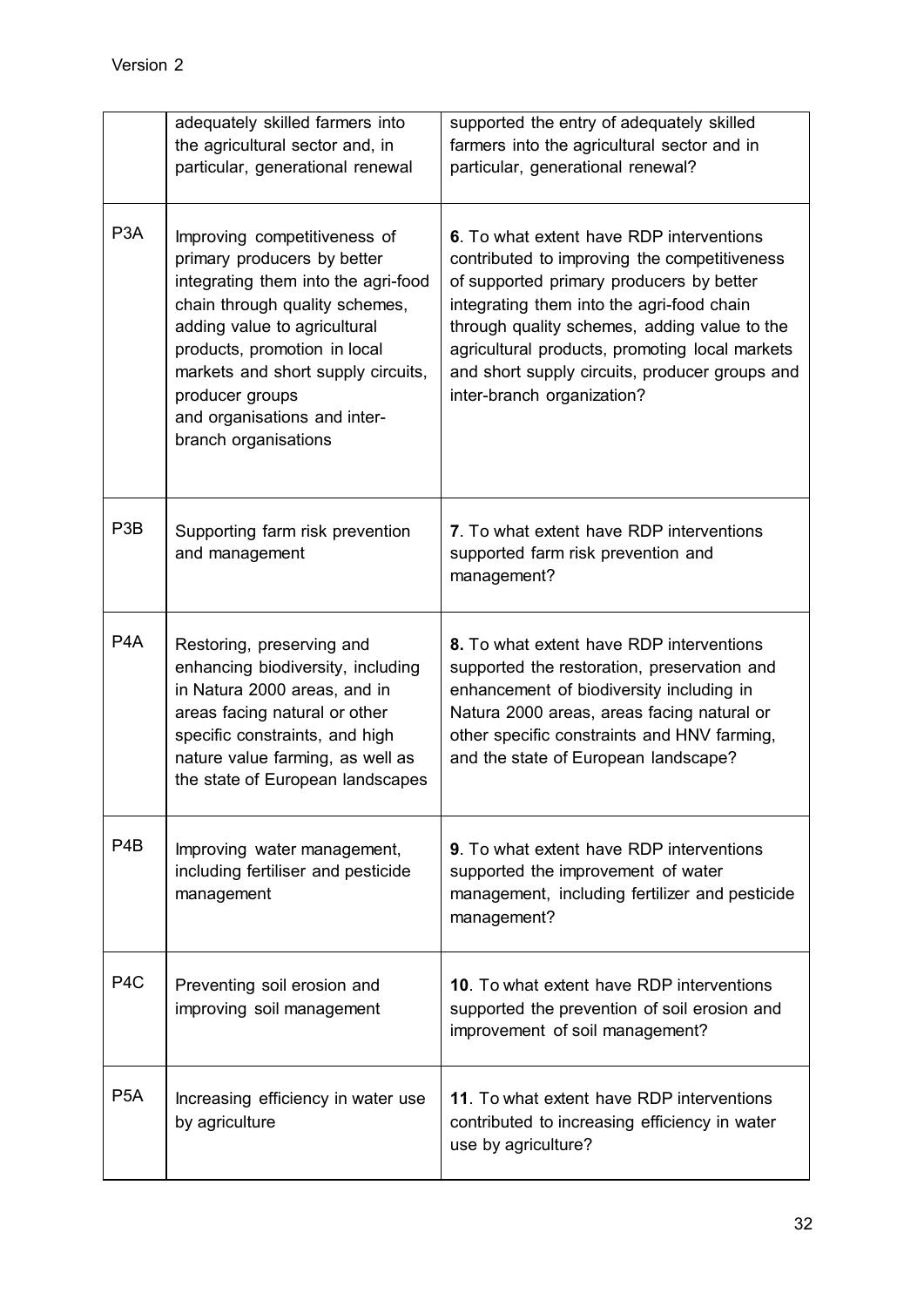| P <sub>5</sub> B | Increasing efficiency in energy<br>use in agriculture and food<br>processing                                                                                                               | 12. To what extent have RDP interventions<br>contributed to increasing efficiency in energy<br>use in agriculture and food processing?                                                                                    |
|------------------|--------------------------------------------------------------------------------------------------------------------------------------------------------------------------------------------|---------------------------------------------------------------------------------------------------------------------------------------------------------------------------------------------------------------------------|
| P <sub>5</sub> C | Facilitating the supply and use of<br>renewable sources of energy, of<br>by-products, wastes and residues<br>and of other non food<br>raw material, for the purposes of<br>the bio-economy | 13. To what extent have RDP interventions<br>contributed to the supply and use of<br>renewable sources of energy, of by-products,<br>wastes, residues and other non-food raw<br>material for purposes of the bio-economy? |
| P <sub>5</sub> D | Reducing green house gas and<br>ammonia emissions from<br>agriculture                                                                                                                      | 14. To what extent have RDP interventions<br>contributed to reducing GHG and ammonia<br>emissions from agriculture?                                                                                                       |
| P <sub>5</sub> E | Fostering carbon conservation<br>and sequestration in agriculture<br>and forestry                                                                                                          | 15. To what extent have RDP interventions<br>supported carbon conservation and<br>sequestration in agriculture and forestry?                                                                                              |
| P <sub>6</sub> A | Facilitating diversification,<br>creation and development of<br>small enterprises, as well as job<br>creation                                                                              | 16. To what extent have RDP interventions<br>supported the diversification, creation and<br>development of small enterprises and job<br>creation?                                                                         |
| P6B              | Fostering local development in<br>rural areas                                                                                                                                              | 17. To what extent have RDP interventions<br>supported local development in rural areas?                                                                                                                                  |
| P6C              | Enhancing the accessibility, use<br>and quality of information and<br>communication technologies<br>(ICT) in rural areas                                                                   | <b>18.</b> To what extent have RDP interventions<br>enhanced the accessibility, use and quality of<br>information and communication technologies<br>(ICT) in rural areas?                                                 |

# **Evaluation questions related to other aspects of the RDP**

| <b>Other RDP aspect</b> | <b>Evaluation Question</b>                                 |  |  |  |  |
|-------------------------|------------------------------------------------------------|--|--|--|--|
| Operational             | 19. To what extent have the synergies among priorities and |  |  |  |  |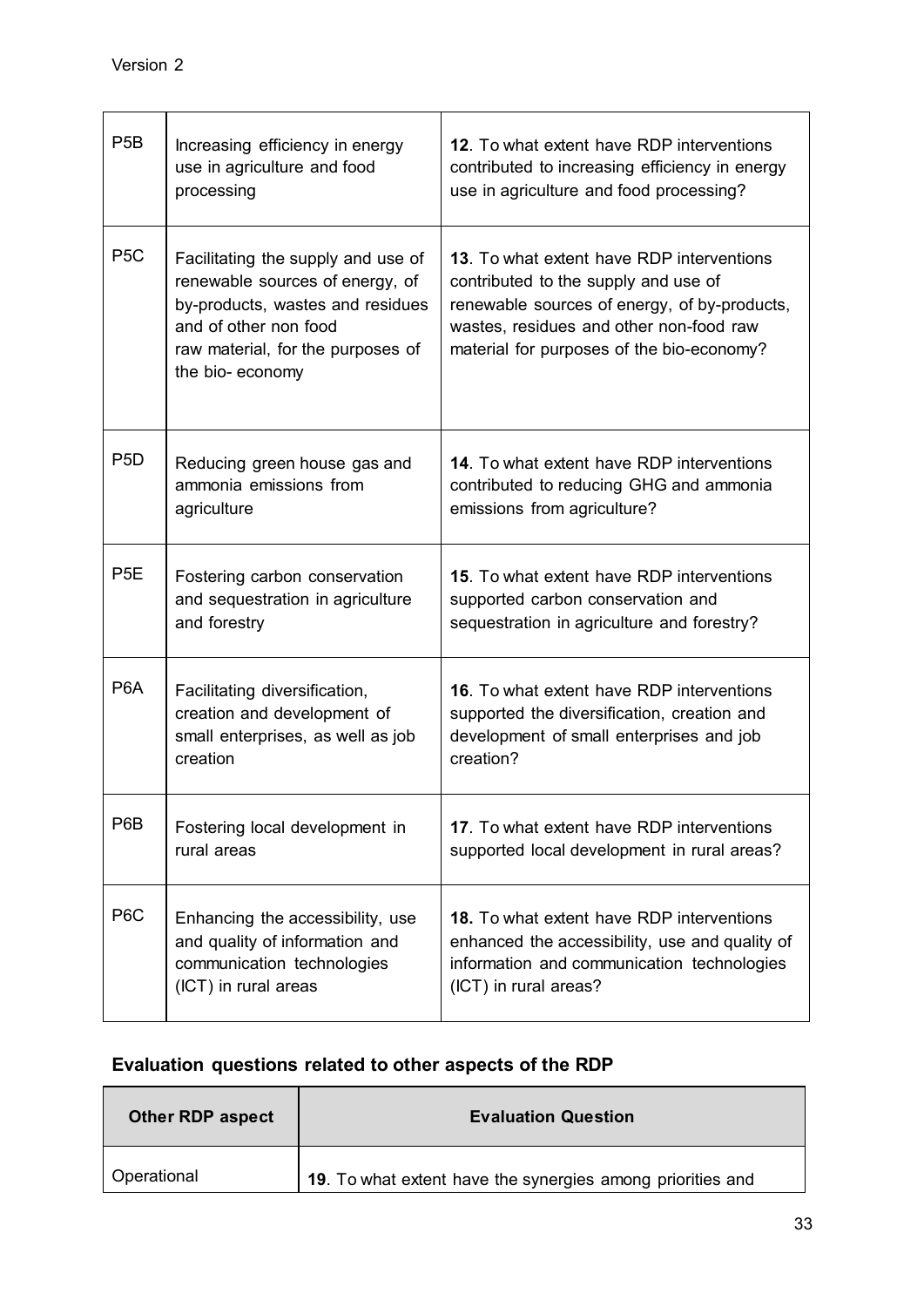| Performance                              | focus areas enhanced the effectiveness of the RDP?                                                                                                                                                   |  |  |  |  |
|------------------------------------------|------------------------------------------------------------------------------------------------------------------------------------------------------------------------------------------------------|--|--|--|--|
| Technical Assistance                     | 20. To what extent has technical assistance contributed to<br>achieving the objectives laid down in Art. 59(1) of Regulation<br>(EU) No 1303/2013 and Art. 51(2) of Regulation (EU) No<br>1305/2013? |  |  |  |  |
| <b>National Rural</b><br><b>Networks</b> | 21. To what extent has the national rural network contributed to<br>achieving the objectives laid down in Art. 54(2) of Regulation<br>(EU) No 1305/2013?                                             |  |  |  |  |

# **Evaluation questions related to EU level objectives**

| <b>EU Objective</b>                | <b>Evaluation Question</b>                                                                                                                                                                                                                                                                                                                                                                                  |
|------------------------------------|-------------------------------------------------------------------------------------------------------------------------------------------------------------------------------------------------------------------------------------------------------------------------------------------------------------------------------------------------------------------------------------------------------------|
| EU 2020 Headline<br><b>Targets</b> | 22. To what extent has the RDP contributed to achieving the EU<br>2020 headline target of raising the employment rate of the<br>population aged 20-64 to at least 75%?                                                                                                                                                                                                                                      |
|                                    | 23. To what extent has the RDP contributed to achieving the EU<br>2020 headline target of investing 3% of EU's GDP in research<br>and development and innovation?                                                                                                                                                                                                                                           |
|                                    | 24. To what extent has the RDP contributed to climate change<br>mitigation and adaptation and to achieving the EU 2020 headline<br>target of reducing greenhouse gas emissions by at least 20%<br>compared to 1990 levels, or by 30% if the conditions are right, to<br>increasing the share of renewable energy in final energy<br>consumption to 20%, and achieving 20% increase in energy<br>efficiency? |
|                                    | 25. To what extent has the RDP contributed to achieving the EU<br>2020 headline target of reducing the number of Europeans living<br>below the national poverty line?                                                                                                                                                                                                                                       |
|                                    | 26. To what extent has the RDP contributed to improving the<br>environment and to achieving the EU Biodiversity strategy target<br>of halting the loss of biodiversity and the degradation of<br>ecosystem services, and to restore them?                                                                                                                                                                   |
| <b>CAP Objectives</b>              | 27. To what extent has the RDP contributed to the CAP objective<br>of fostering the competitiveness of agriculture?                                                                                                                                                                                                                                                                                         |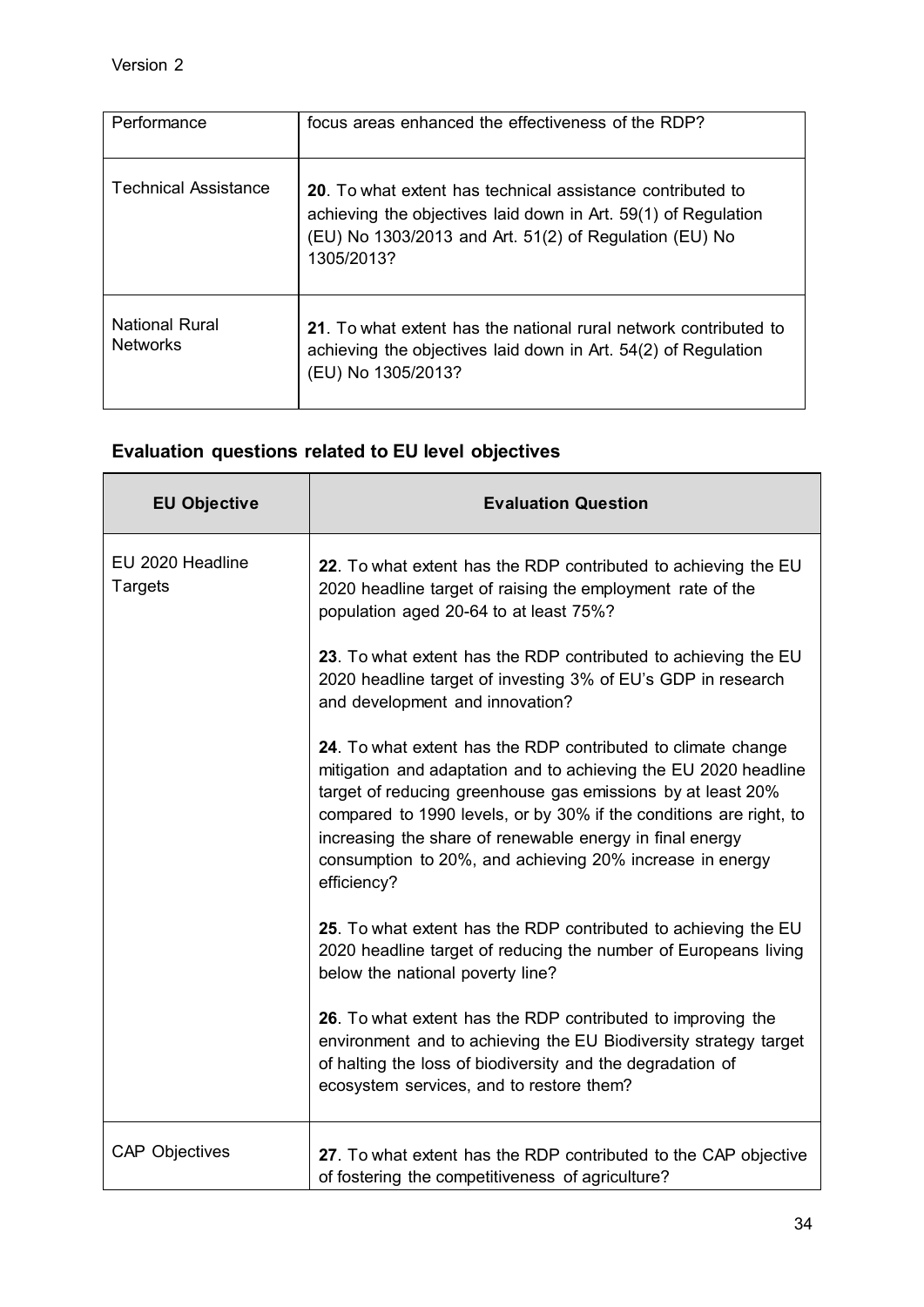| 28. To what extent has the RDP contributed to the CAP objective<br>of ensuring sustainable management of natural resources and<br>climate action?                                                                 |
|-------------------------------------------------------------------------------------------------------------------------------------------------------------------------------------------------------------------|
| 29. To what extent has the RDP contributed to the CAP objective<br>of achieving a balanced territorial development of rural<br>economies and communities including the creation and<br>maintenance of employment? |
| <b>30.</b> To what extent has the RDP contributed to fostering<br>innovation?                                                                                                                                     |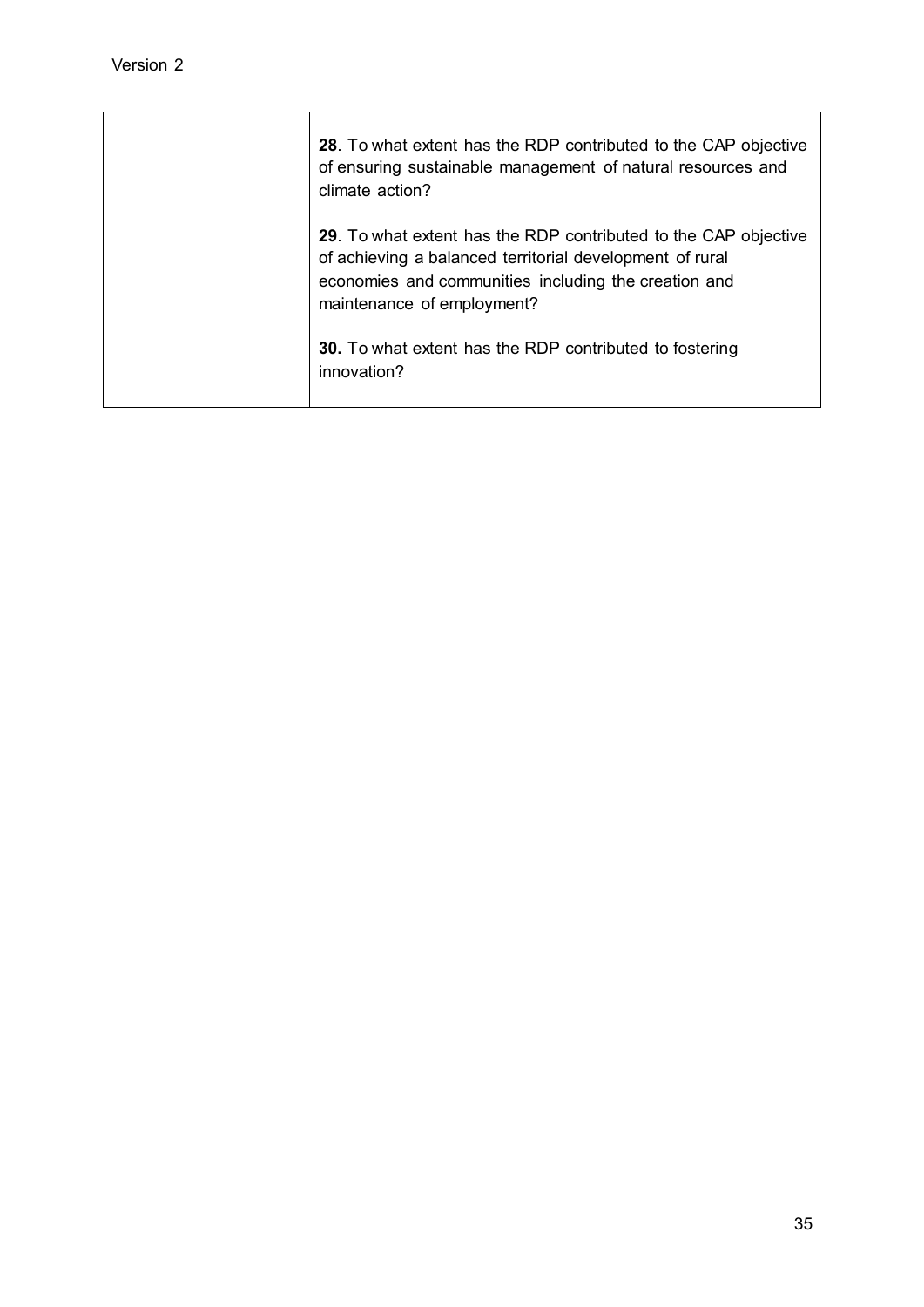# **Annex 2 - Suggested questions for mid-term and final evaluations**

# **Mid-term Evaluation**

# **Aim**

To examine the effectiveness of [**insert LAG name**] Local Action Group's LEADER implementation in the 2014 - 2020 Welsh Government Rural Communities: Rural Development Programme; covering [**insert key areas of interest**]. The evaluation will inform any potential changes for the second half of the programming period.

# **Objectives**

Specific objectives under each component are as follows:

# Local Development Strategy<sup>7</sup>

To assess:

- Whether and to what extent the Local Development Strategy is still relevant to the socio-economic circumstances of the area;
- The effectiveness of the Local Development Strategy as an enabler of a strategic approach to LEADER<sup>8</sup> delivery;
- The effectiveness of the Local Development Strategy in engaging project sponsor organisations;
- The extent to which the Local Development Strategy has promoted collaboration in project development;
- The extent to which emerging projects have been influenced by the Local Development Strategies;
- The effectiveness of the Local Development Strategy as a management tool which contributes effectively to realising the Local Action Group's aims and objectives;
- The extent to which the Local Development Strategy has enabled effective spatial targeting of the Programmes, including Upland areas;

 $\overline{a}$  $7$  As these are a broad set of suggested evaluation questions, LAGs are encouraged to add in some additional questions which capture specific issues addressed in their LDS or to gather evidence on specific issues that they might have faced in implementing and delivering their LDS.

 $8$  This objective, and all others that examine the LEADER approach, evaluators should consider how the seven aspects of LEADER have been delivered.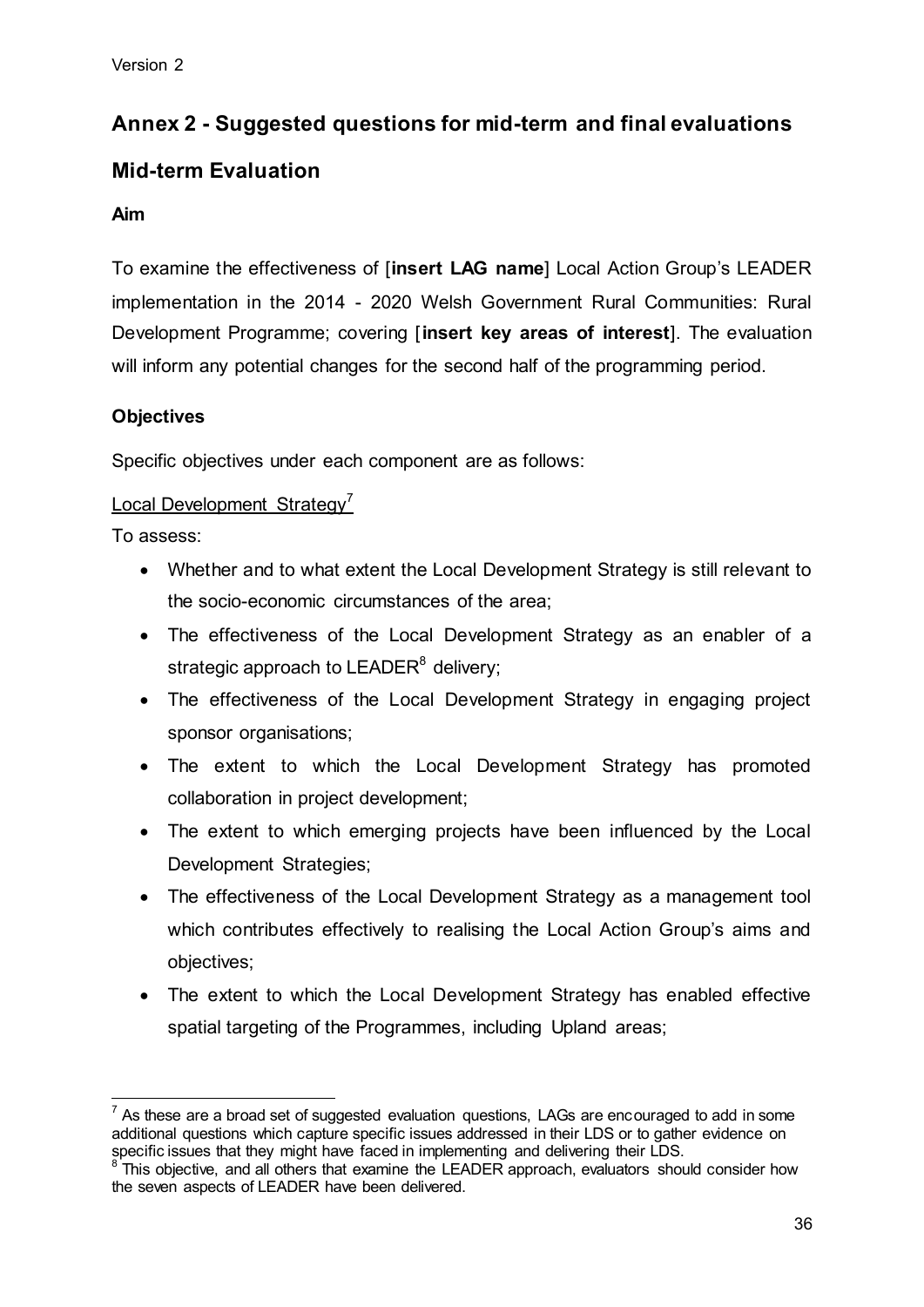- Whether there is anything within the Local Development Strategy that might be deterring potential project sponsors;
- Investigate how the Local Development Strategy is interacting with other relevant strategies in the Local Action Group area;
- Assess the extent to which the LAG has implemented and is delivering activities which are adding value to local identity and natural and cultural resources<sup>9</sup>;
- Assess the extent to which the LAG has implemented and is delivering activities which are facilitating pre-commercial development, business partnerships and short supply chains;
- Assess the extent to which the LAG has implemented and is delivering activities which are exploring new ways of providing non-statutory local services;
- Assess the extent to which the LAG has implemented and is delivering activities which relate to renewable energy at community level; and
- Assess the extent to which the LAG has implemented and is delivering activities to exploit IT.

# Implementation

To assess:

- The quality and effectiveness of the Local Action Group's implementation and management of LEADER;
- The extent to which local resources have been mobilised in the development phase; and
- Provide an assessment of the appropriateness of the delivery model(s) for working in Welsh/local contexts

# Strategic Fit:

• Identify how funded projects fit into the wider policy context, and to identify any policy developments that may impact upon the Local Development Strategy for the remainder of the Programming period;

 $\overline{\phantom{a}}$  $9$  This objective and the four objectives below it should only be included where the LDS is delivering against the theme.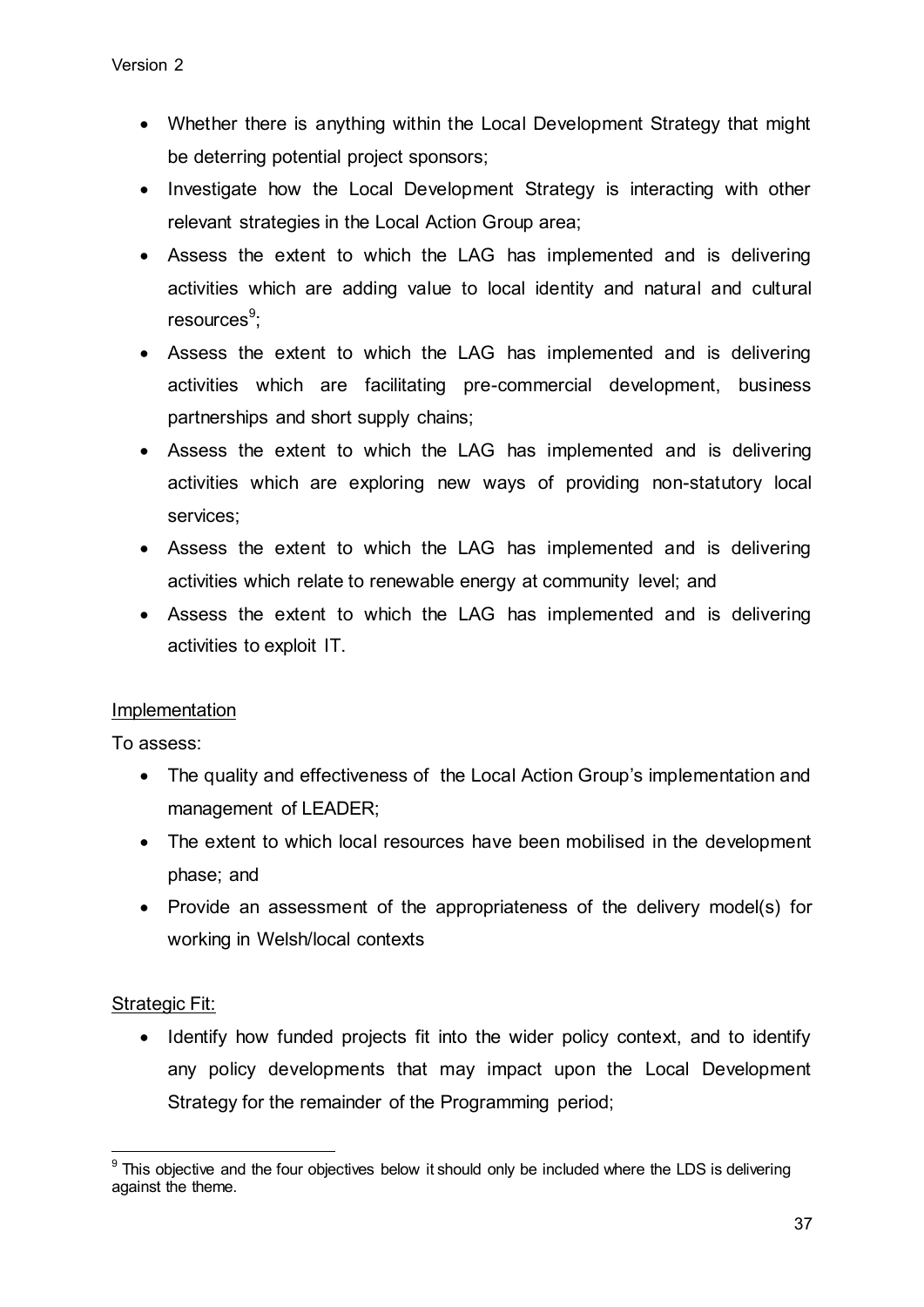- Assess the extent to which the LAG's activities are integrated with: other Welsh Government Programmes; other RDP schemes and activities; the projects and activities of other LAGs; and other European Programmes and funding streams;
- Assess the sustainability of activity funded under the Local Development Strategy, in terms of the likely effects on future policy and practice (mainstreaming); and
- To identify any areas of eligible activity that the Local Action Group should seek to prioritise for the remainder of the current Programming period.

# The Cross Cutting Themes

To assess:

- The extent to which projects are integrating the Cross Cutting Themes into their delivery of activities;
- The extent to which projects are taking actions to promote and facilitate the Welsh language;
- What barriers, if any, are preventing projects from integrating the Cross Cutting Themes to their full potential;
- Provide an assessment of whether any action is required to support a more effective integration of the Cross Cutting Themes and identify what action/s could be taken to support this integration;
- Provide an assessment of whether the requirement and commitment made to deliver Cross Cutting Themes activity is impacting on the overall delivery of projects; and
- Assess the effectiveness of the addition of the Cross Cutting Themes Case (project) Level indicators as a mechanism for identifying the integration of the Themes.

#### **Communications**

To assess:

 Awareness and perception of LEADER among key Local Action Group stakeholders and opinion formers;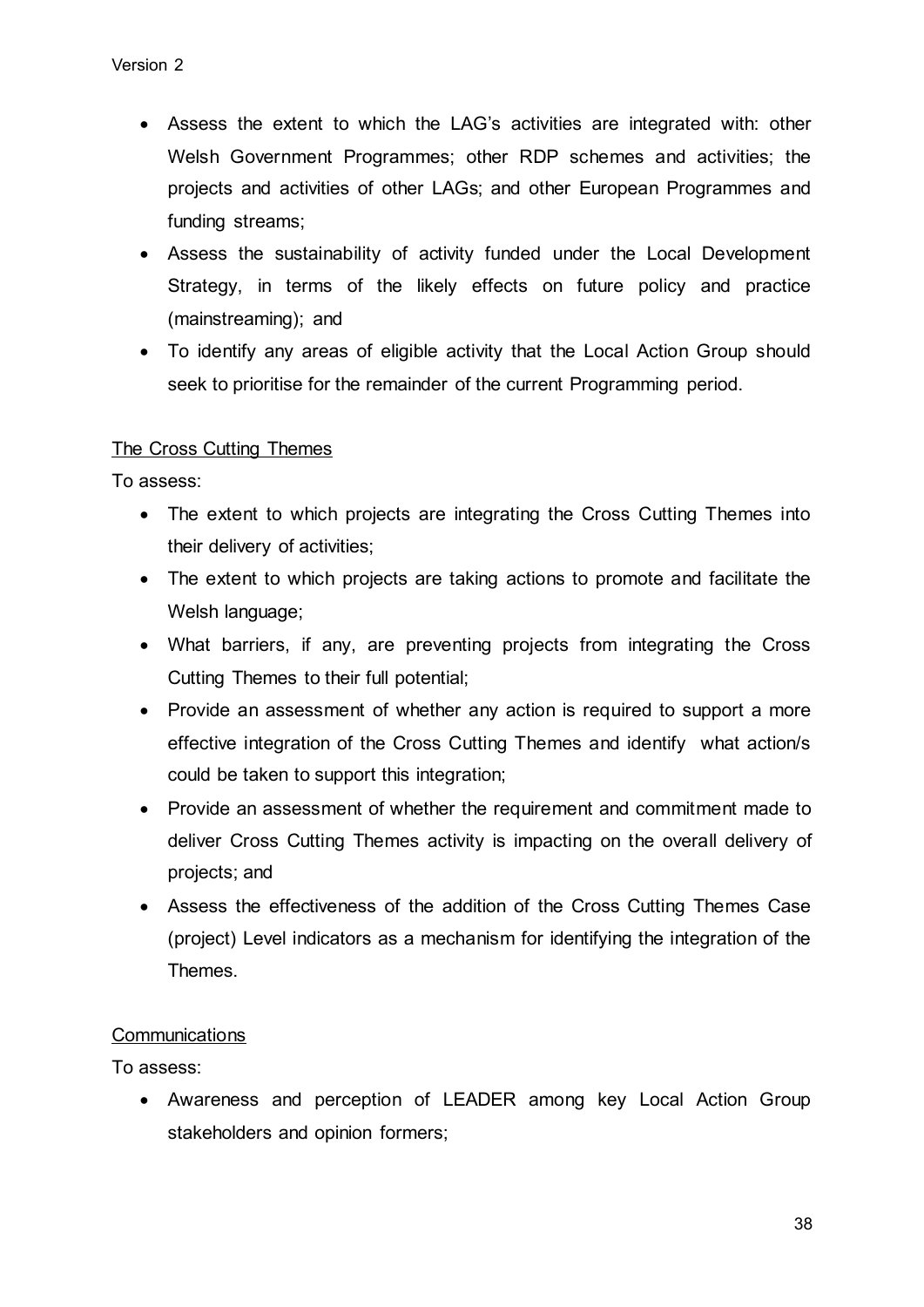- Stakeholders' views on the appropriateness of messages communicated about LEADER in the Local Action Group area;
- Provide an assessment of project sponsor and deliverers' views on the effectiveness of communication of LEADER in their delivery of activities;
- The extent to which local communities and people have been engaged by the LAG; and
- The effectiveness of the Local Action Group and projects' publicity and the consistency of message throughout publicity and information material.

# Delivery:

- Establish the progress which the portfolio of projects are making toward achieving the objectives set out in the Local Development Strategy;
- Examine the progress that projects funded under the Local Development Strategy are making towards both project and Local Development Strategy indicators;
- Assess the extent to which the LEADER approach has been delivered;
- Identify emerging areas of innovation in funded projects; and
- Identify examples of best practice in funded projects.

# **Final Evaluation**

#### **Aim**

To assess the outcomes and added value of **[insert LAG name]** Local Action Group's delivery of LEADER activities in the 2014 - 2020 Welsh Government Rural Communities: Rural Development Programme; covering [**insert key areas of interest].** The evaluation findings and conclusions will provide a series of evidencebased recommendations in order to improve the quality and delivery of future interventions in rural communities of this nature.

# **Objectives**

Specific objectives under each component are as follows:

Outcomes and benefits delivered: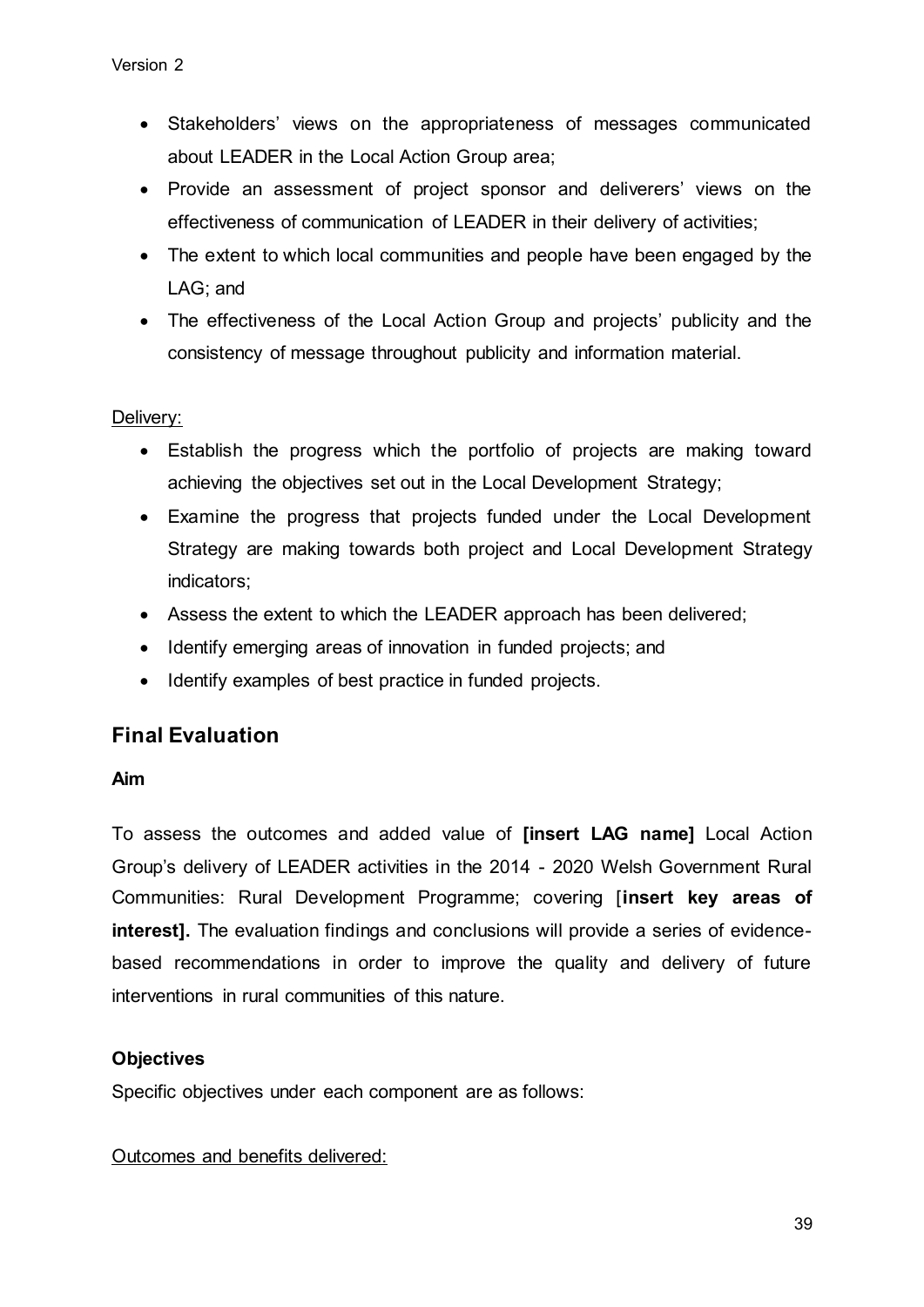- Assess the potential of LEADER funding to deliver wider benefits to the local rural economy in terms of: social sustainability, co-operative action and delivery of public goods and services<sup>10</sup>:
- Examine the extent to which any outcomes can be clearly attributed to LEADER;
- Explore any additional effects (positive or negative) delivered that are attributable to LEADER;
- To what extent can wider changes in the LAG area be attributed to the activities delivered?
- Examine the extent to which the LAG delivered against the core components of LEADER methodology, including: partnership, 'bottom-up' territorial development, innovation and co-operation; and
- To what extent has the LAG worked across geographical and administrative boundaries?

# Performance:

- Identify what activities of each implemented LDS theme are effective at a local level in relation to the aims and objectives of the LDS;
- Provide an assessment against indicators of their performance;
- Assess whether, and to what extent, added value has been achieved; and
- Provide an appraisal of how relevant these achievements are in building sustainable rural communities.

#### **Relevance**

- To what extent have the Local Development Strategy's objectives, activities and resource allocation been addressing the most important needs of the LAG area over the time of Programme implementation?
- To what extent have the activities implemented generated changes which address the LAG area's needs?
- To what extent are the activities and outputs of the LAG consistent with the attainment of the LDS's overall objectives?

 $\overline{\phantom{a}}$  $10^{-10}$  This objective, and all others that examine the LEADER approach, evaluators should consider how the seven aspects of LEADER have been delivered.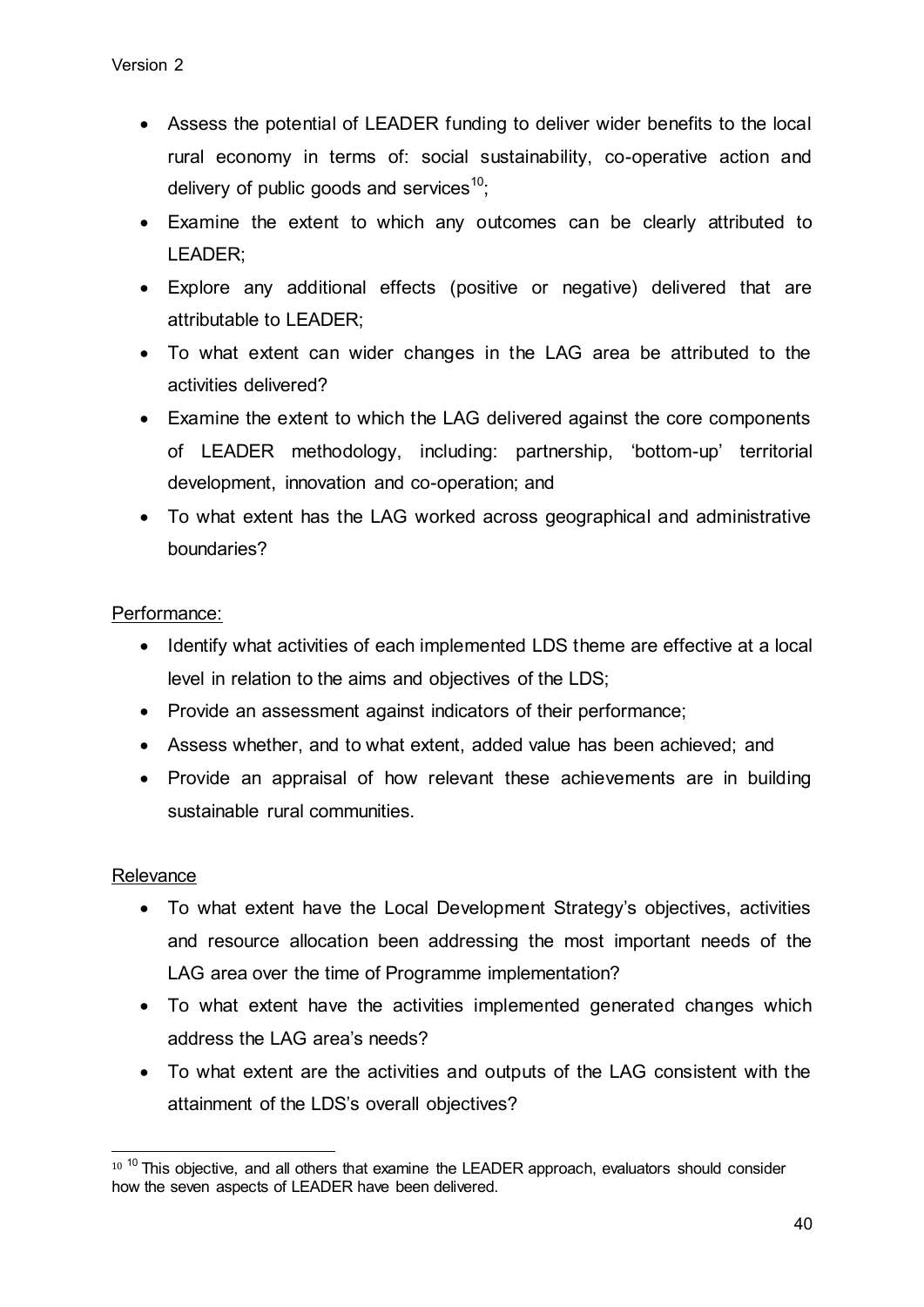To what extent are the activities and outputs of the LAG's activities consistent with the intended results and impacts of the LDS?

# Results in terms of LAG achievements with direct Programme beneficiaries:

- To what extent have the LAG's activities addressed the needs of direct programme beneficiaries?
- To what extent were the LDS objectives achieved for the group of direct beneficiaries?

# Lessons learnt:

- Identify lessons learnt in the implementation and delivery of the LDS, including its sustainability;
- What were the major factors in the LAG's activities, which positively influenced the achievement of the objectives?
- What were the major factors in the LAG's activities, which negatively influenced the achievement of objectives?
- To what extent have the LAG's activities addressed new challenges that arose during the programming period?
- Identify instances of best practice in the implementation and delivery of LEADER;
- Identify examples of innovation in the LAG's implementation and delivery of LEADER, to include: working in new ways, developing new products and services, and adapting proven approaches to new circumstances; and
- Assess the extent to which the LAG's activities have helped to develop trust and positive working relationships amongst local communities and businesses.

Communications: [**if neither a Mid Term Evaluation, nor ongoing evaluation activity that has looked at communications has been carried out, then the final evaluation should assess communications activity**]

Examine the effectiveness of the LAGs communication plan;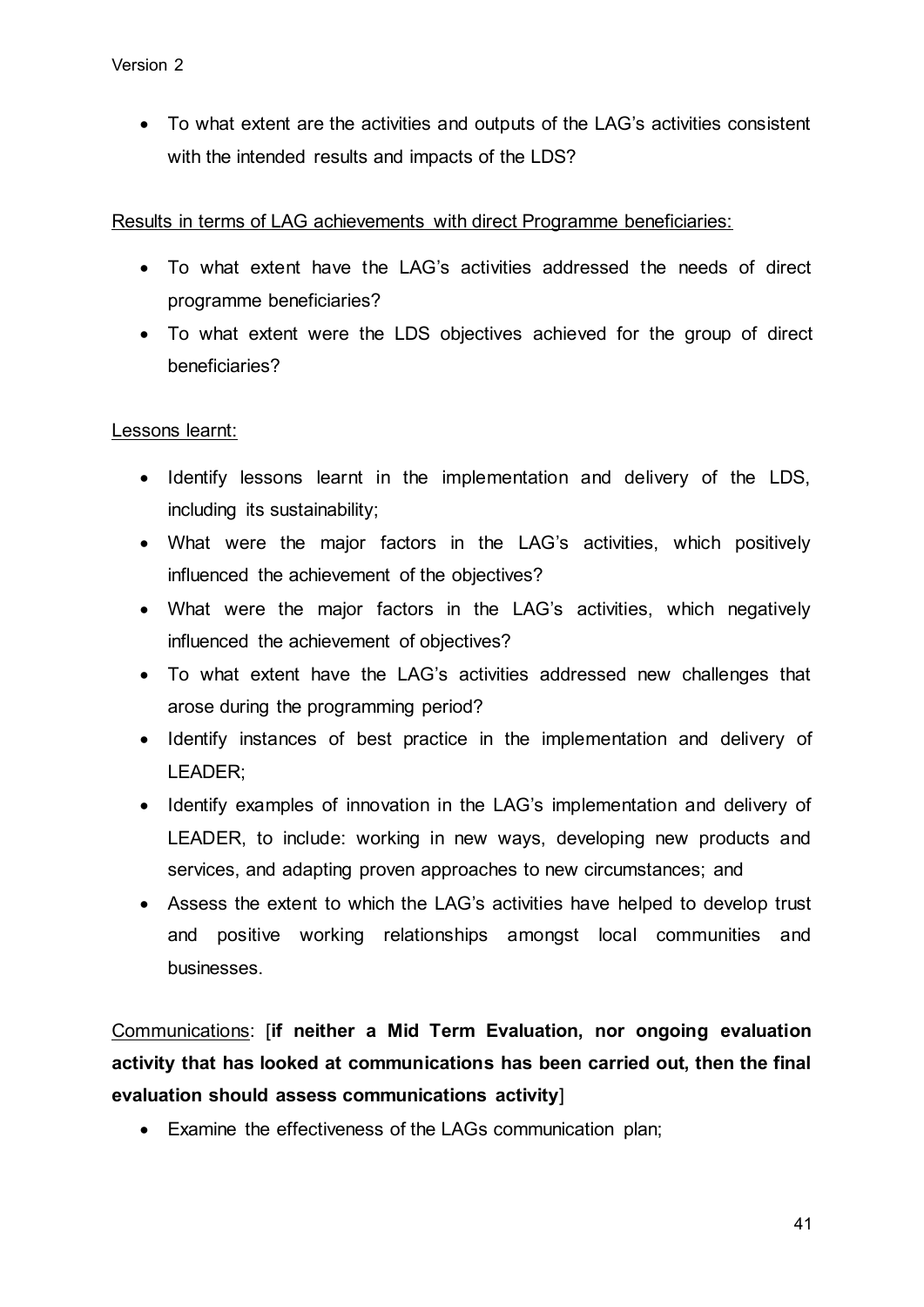- Establish the effectiveness with which the LAG publicised the results and impact of their operations;
- To what extent has the LAG communicated examples of best practice;
- Awareness and perception of LEADER among key Local Action Group stakeholders and opinion formers;
- Stakeholders' views on the appropriateness of messages communicated about LEADER in the Local Action Group area;
- Provide an assessment of project sponsor and deliverers' views on the effectiveness of communication of LEADER in their delivery of activities; and
- The effectiveness of the Local Action Group and projects' publicity and the consistency of message throughout publicity and information material.

[**If the LAG has carried out a Mid Term Evaluation, or ongoing evaluation activity explored communications, then a full assessment of communications is not required as part of the final evaluation. It's suggested that the bullet point below is included on communications activity**]

 Provide an assessment of the extent to which the Mid Term Evaluation's/Ongoing Evaluation [**delete as necessary**] activity's recommendations on communications activity have been implemented by the LAG.

# Cross Cutting Themes

To assess:

- The extent to which projects have integrated the Cross Cutting Themes into their delivered activities;
- Identify instances of best practice in integrating the Cross Cutting Themes;
- The extent to which projects have taken actions which have promoted and facilitated the Welsh language; and
- Whether the requirement and commitment made to deliver Cross Cutting Themes activity has impacted on the overall delivery of projects; and
- Whether any action is required to support a more effective integration of the Cross Cutting Themes and identify what actions could be taken to support their integration into any interventions delivered in rural communities post-EU Transition.